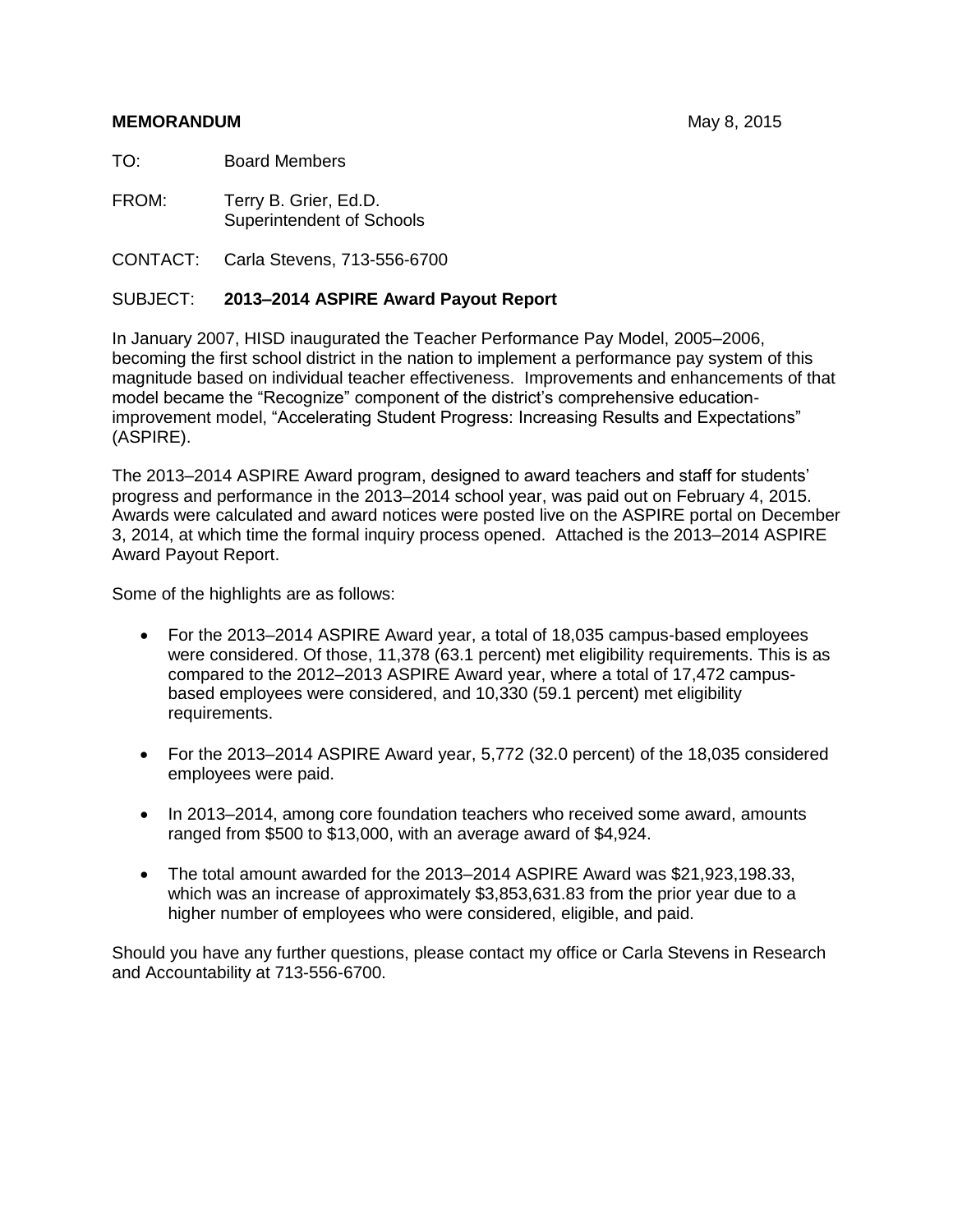#### **Administrative Response**

The report provides insight regarding the distribution of ASPIRE awards for the 2013–2014 program year. It will be used to inform the planning process for future performance-based incentive programs.

Tung B. Quien

Attachment

cc: Superintendent's Direct Reports Chief School Officers School Support Officers **Principals**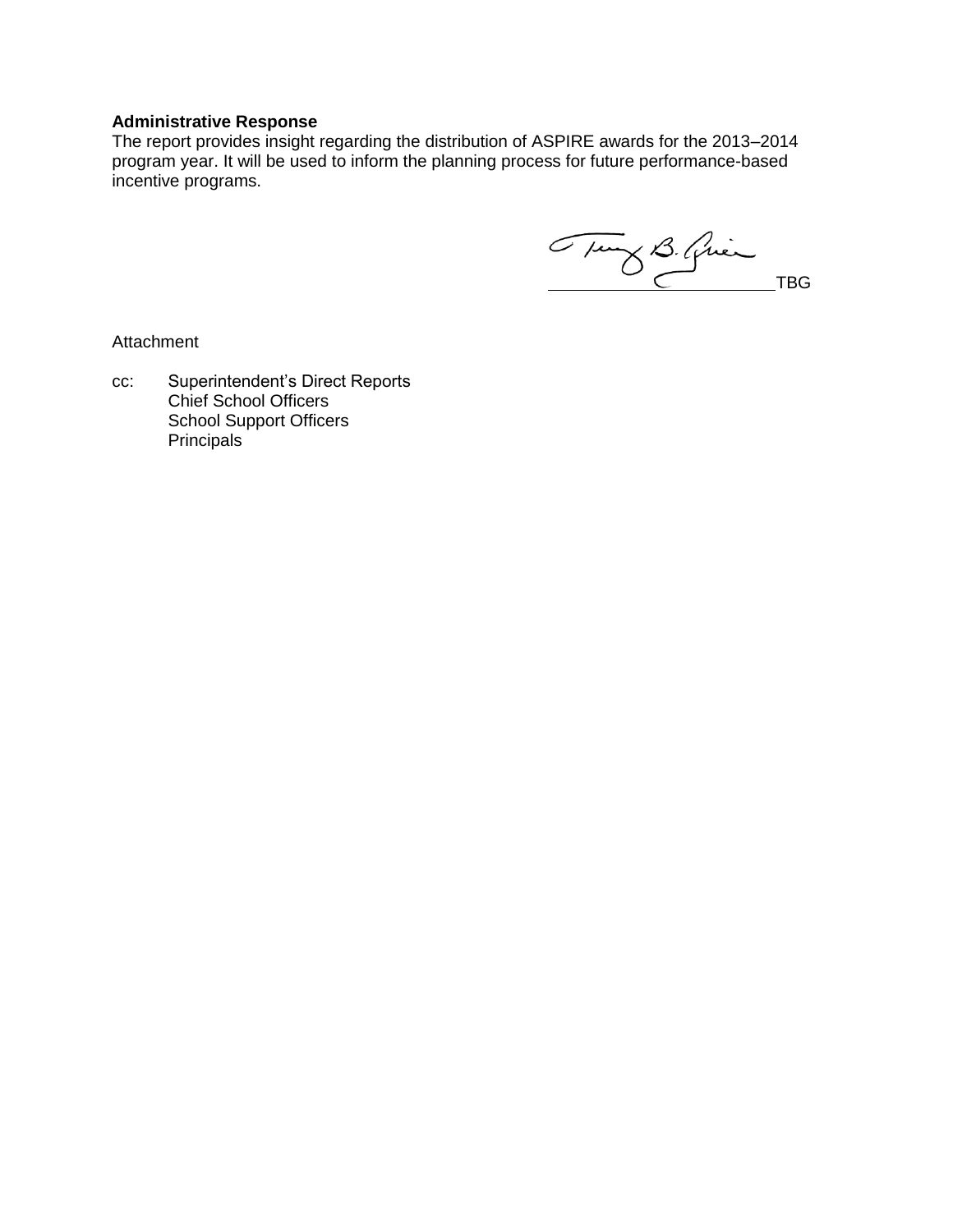



**2013 – 2014 ASPIRE Award Payout Report**

**DEPARTMENT OF RESEARCH AND ACCOUNTABILITY HOUSTON INDEPENDENT SCHOOL DISTRICT**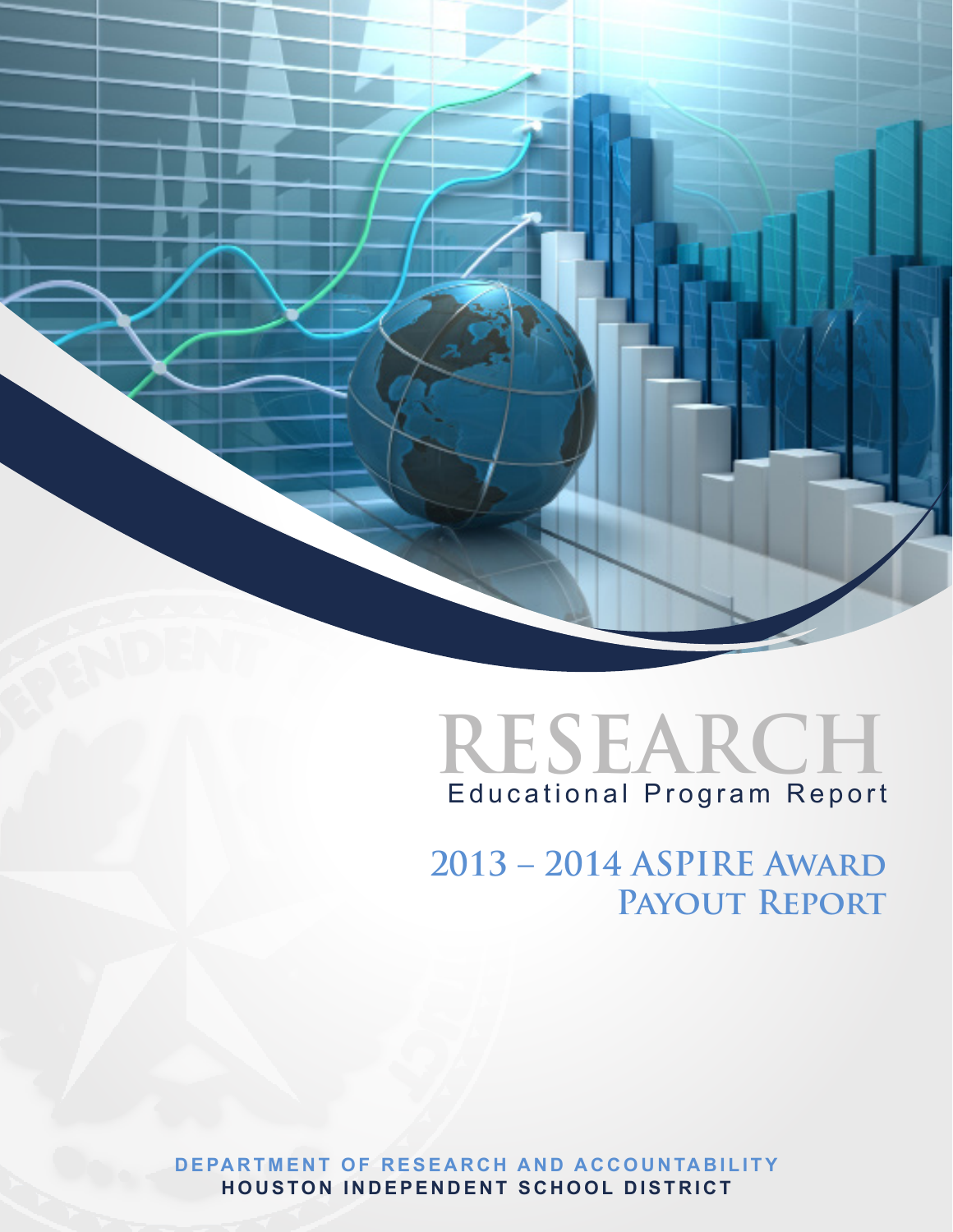

# **2015 Board of Education**

**Rhonda Skillern-Jones** PRESIDENT

**Manuel Rodriguez, Jr.** FIRST VICE PRESIDENT

**Wanda Adams** SECOND VICE PRESIDENT

**Paula Harris SECRETARY** 

**Juliet Stipeche** ASSISTANT SECRETARY

**Anna Eastman Michael L. Lunceford Greg Meyers Harvin C. Moore**

**Terry B. Grier, Ed.D.** SUPERINTENDENT OF SCHOOLS

**Carla Stevens** ASSISTANT SUPERINTENDENT DEPARTMENT OF RESEARCH AND ACCOUNTABILITY

**Elaine Hui** RESEARCH SPECIALIST

**Victoria Mosier** RESEARCH SPECIALIST

## **Houston Independent School District**

Hattie Mae White Educational Support Center 4400 West 18th Street

Houston, Texas 77092-8501

**www.houstonisd.org**

It is the policy of the Houston Independent School District not to discriminate on the basis of age, color, handicap or disability, ancestry, national origin, marital status, race, religion, sex, veteran status, or political affiliation in its educational or employment programs and activities.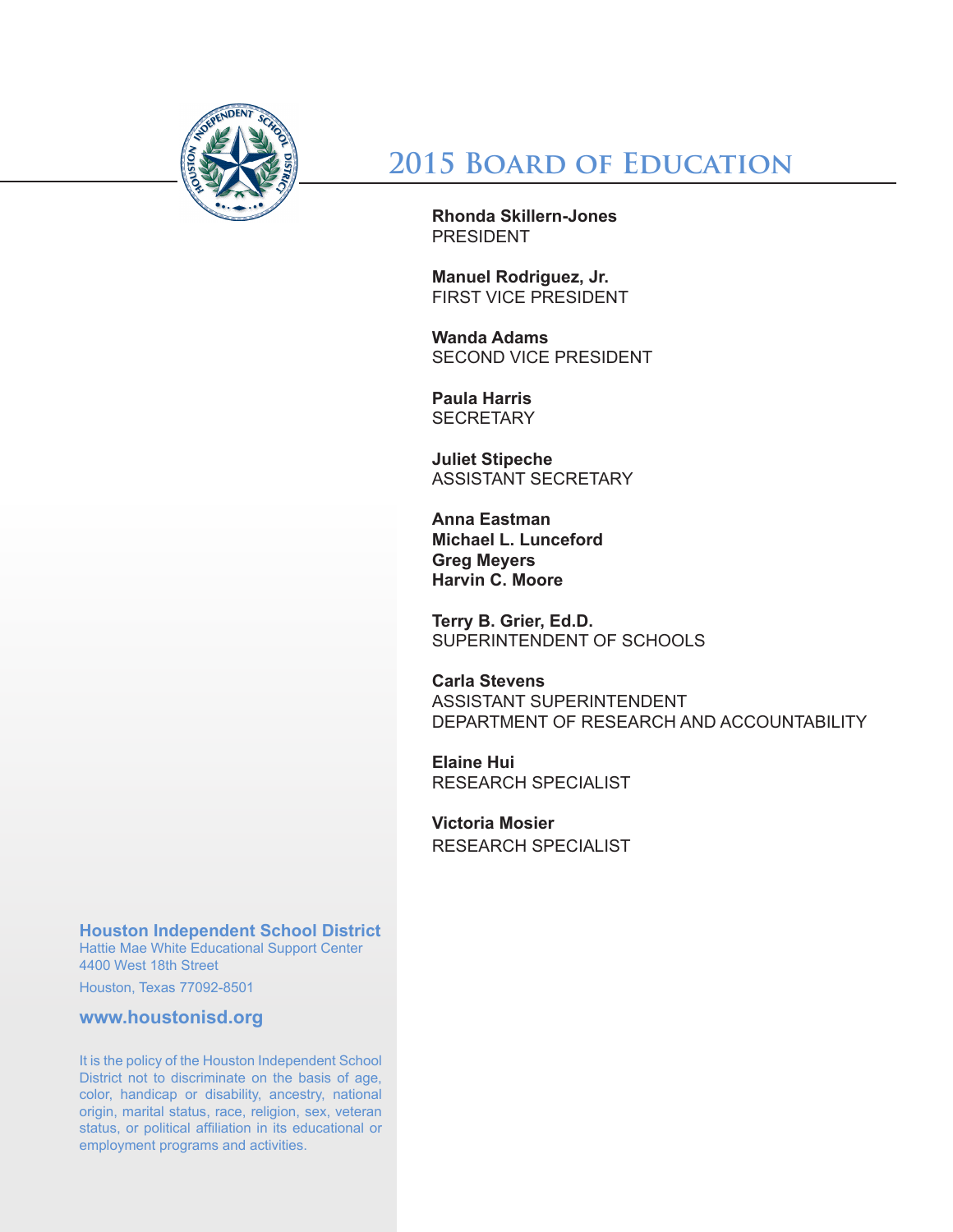## **2013–2014 ASPIRE Award Payout Report**

## **Executive Summary**

#### **Program Description**

In January 2007, HISD inaugurated the Teacher Performance Pay Model, 2005–2006, becoming the first school district in the nation to implement a performance pay system of this magnitude based on individual teacher effectiveness. Improvements and enhancements were made to that model to form the district's current comprehensive education-improvement model, "Accelerating Student Progress: Increasing Results and Expectations" (ASPIRE). This report focuses on the 2013–2014 ASPIRE Award, which was paid out on February 4, 2015.

#### **Highlights**

- For the 2013–2014 ASPIRE Award year, a total of 18,035 campus-based employees were considered. Of those, 11,378 (63.1 percent) met eligibility requirements. This is as compared to the 2012–2013 ASPIRE Award year, where a total of 17,472 campus-based employees were considered, and 10,330 (59.1 percent) met eligibility requirements.
- For the 2013–2014 ASPIRE Award year, 5,772 (32.0 percent) of the 18,035 considered employees were paid.
- In 2013–2014, among core foundation teachers who received some award, amounts ranged from \$500 to \$13,000, with an average award of \$4,924.
- The total amount awarded for the 2013–2014 ASPIRE Award was \$21,923,198.33, which was an increase of approximately \$3,853,631.83 from the prior year due to a higher number of employees who were considered, eligible, and paid.

#### **Conclusions**

- 1. This report in part informs senior staff and the Award Program Advisory Committee in the development of future ASPIRE Award models. Reasons for the increase in number of employees considered, eligible, and paid are explored.
- 2. The only change to the 2013–2014 ASPIRE Award model from the 2012–2013 model was that high school campuses were awarded for ranking in the top quintile for AP/IB Participation and Performance (rather than for reaching a 40 percent threshold) or for ranking in the top quintile for AP/IB Participation and Performance Growth. This change was made to allow a larger number of high schools to be awarded for this criterion.
- 3. The acquisition of North Forest campuses increased the total number of campuses, thereby increasing the number of awarded campuses.
- 4. There is no longer a "top 20 percent" or "top half" awarded for individual teacher awards. Theoretically, every core teacher with EVAAS in the district could be awarded the maximum award amount.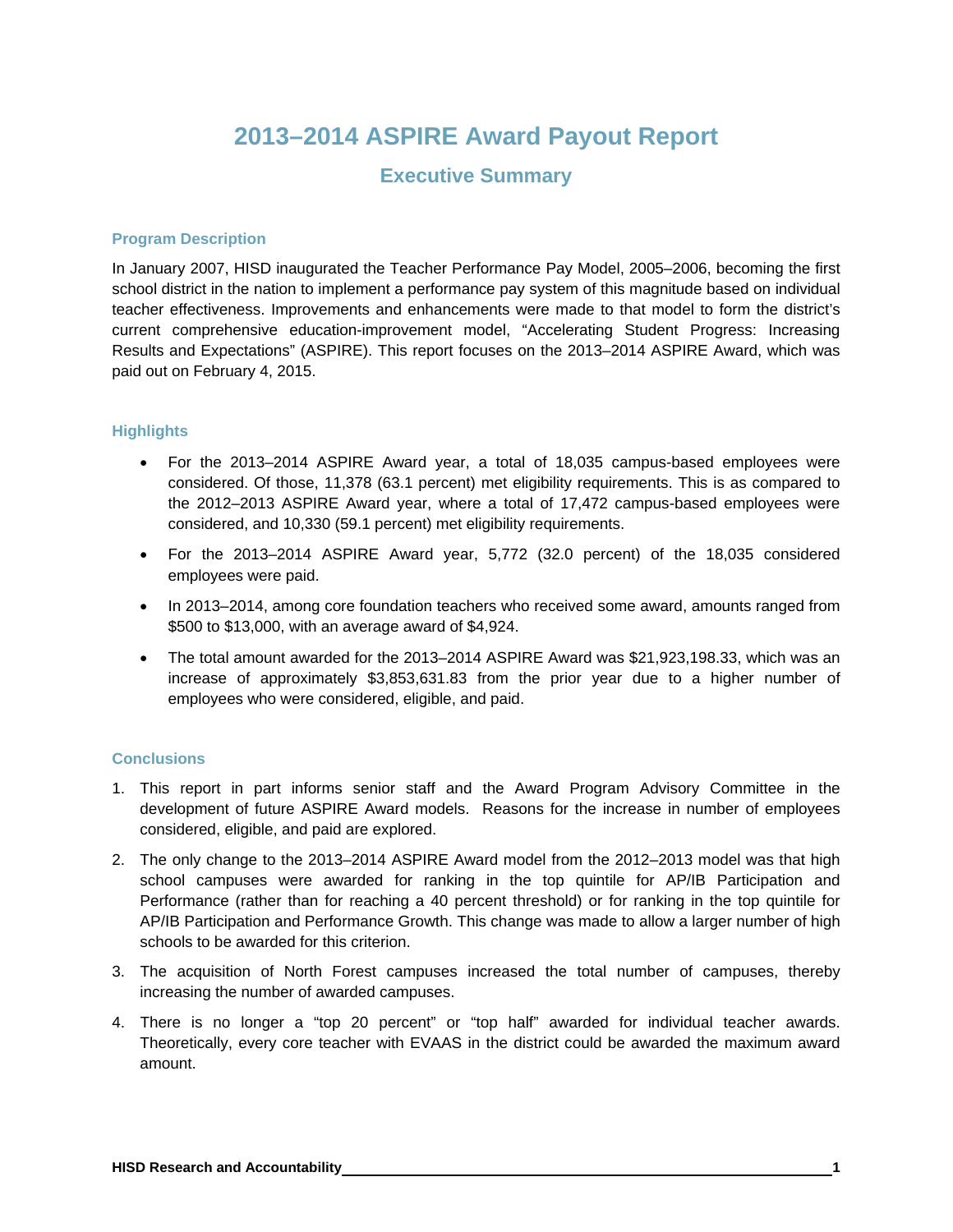## **Introduction**

In January 2007, the Houston Independent School District (HISD) inaugurated the Teacher Performancepay Model, 2005–2006, becoming the first school district in the nation to implement a performance-pay system of this magnitude based on individual teacher effectiveness. The experience gained in the first year and consultations with national experts and teachers provided the impetus for recommending the improvement and enhancement of the model, which became the "Recognize" component of the district's comprehensive education-improvement model, "Accelerating Student Progress: Increasing Results and Expectations" (ASPIRE). The ASPIRE Award has been paid out each January for the prior school year since January of 2008. The most recent ASPIRE Award, for the 2013–2014 school year, was paid out on February 4, 2015.

Teachers were given the opportunity to opt out of the ASPIRE Award program, and every HISD teacher meeting ASPIRE Award eligibility requirements had the opportunity to participate in the second and third components of the performance award. Teachers of reading, English language arts, mathematics, science, and social studies (the five core foundation subjects) were additionally eligible for either the Individual Performance award or for the Group Performance: Teachers award.

The 2013–2014 ASPIRE Award was organized into three components (see **Appendix A**), and for the purposes of the 2013–2014 ASPIRE Award, employees were considered in one of nine award groups (see **Appendix B**).

### **Results**

For the 2013–2014 ASPIRE Award year, a total of 18,035 campus-based employees were considered (see **Figure 1**, page 3, and **Tables 1-4**, pages 15-18). Of those, 11,378 (63.1 percent) met eligibility requirements (see **Figure 2**, page 3). This is as compared to the 2012–2013 ASPIRE Award year, where a total of 17,472 campus-based employees were considered, and 10,330 (59.1 percent) met eligibility requirements. A total of 563 more employees were considered for awards, and 1,047 more employees were eligible in 2014 than in 2013. Some potential causes for these increases are:

- The acquisition of the North Forest campuses and the staffing for those campuses.
- The implementation of the "eligibility inquiry period," where employees were asked to submit inquiries ahead of award calculation to clear eligibility problems such as Family Medical Leave, time reporting, etc.
- A shift in employee perception and attention to the number of hours taken off during the school year to maintain eligibility.
- Numerous eligibility reminders throughout the year from Human Resources.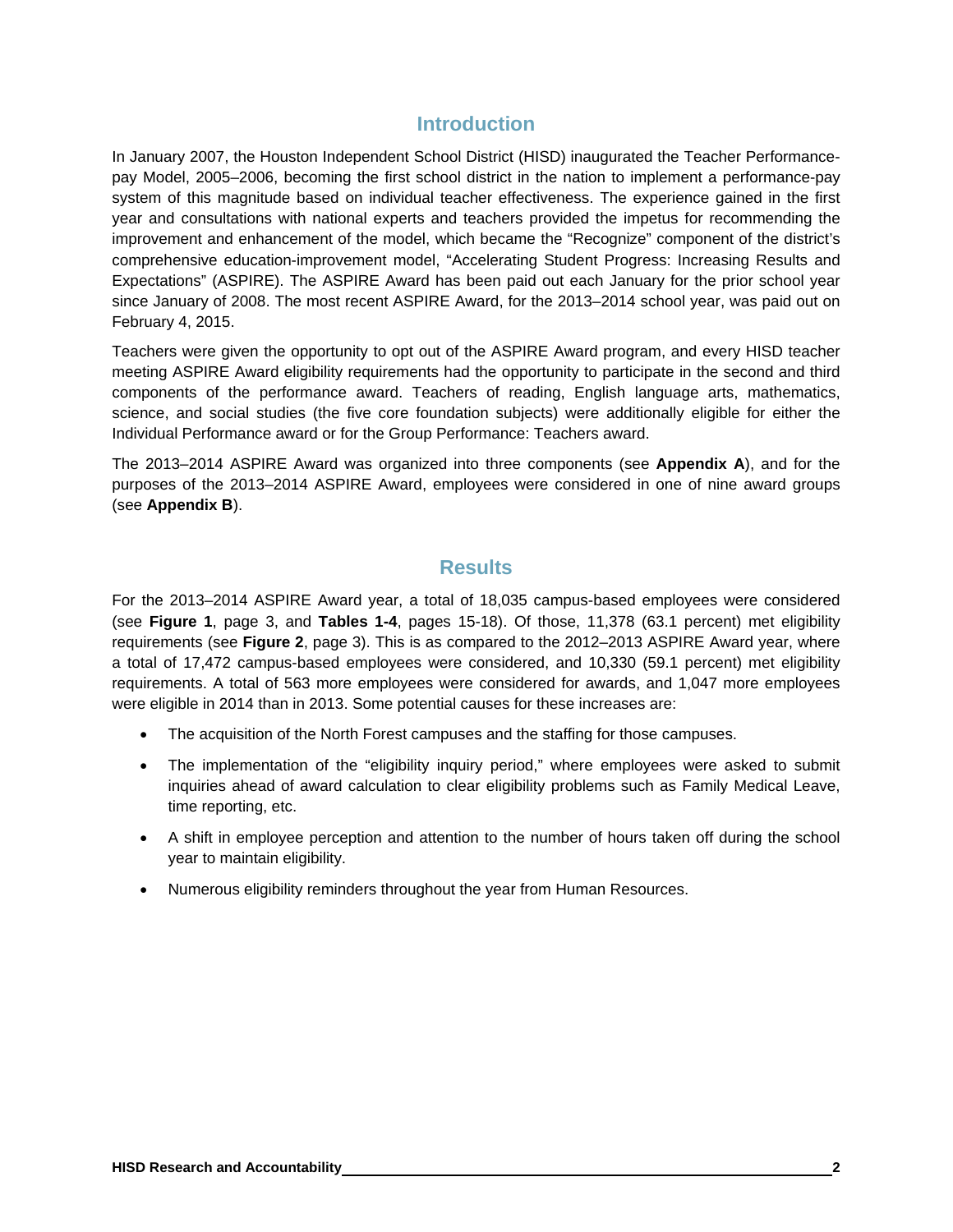

**Figure 1. Number Considered, 2009–2010 to 2013–2014** 



**Figure 2. Number Eligible, 2009–2010 to 2013–2014**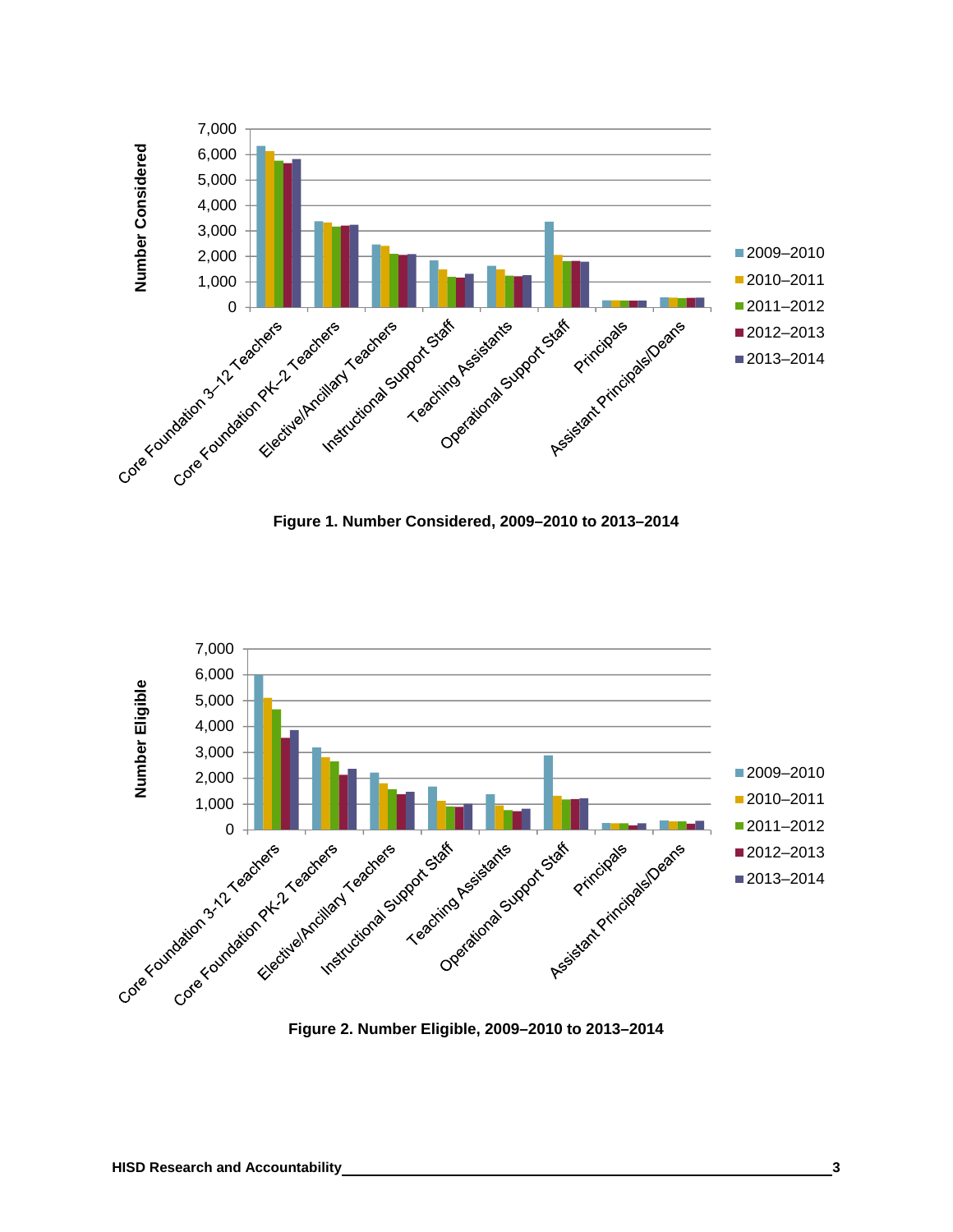For the 2013–2014 award year, the district continued the implementation of several eligibility requirements:

- The attendance eligibility criteria required that an employee be absent no more than 10 instructional school days during the 2013–2014 school year.
- In addition to requiring that employees be assigned to a campus, employees were required to have a campus ID as their department ID in order to be considered as eligible.
- Employees who were on a Growth Plan, Prescriptive Plan of Assistance (PPA), or Intervention Plan at any time during the 2013–2014 school year and whose performance goals were not met by the end of the school year were not considered as eligible.
- Teachers, principals, and assistant principals/deans with a summative appraisal rating of 1 (Ineffective) or 2 (Needs Improvement) were considered as "not eligible."

**Figure 3** displays the number of employees paid by each award categorization across time from the 2009–2010 award year through the 2013–2014 award year.



**Figure 3. Number Paid, 2009–2010 to 2013–2014** 

- In comparing employees paid 2013–2014 awards to 2012–2013, 639 more employees were paid.
- For 2013–2014, 5,772 (32.0 percent) of the 18,035 considered employees were paid.
- For 2012–2013, 5,132 (29.4 percent) of the 17,472 considered employees were paid.
- For 2011–2012, 7,217 (41.2 percent) of the 17,522 considered employees were paid.
- For 2010–2011, 12,458 (57.9 percent) of the 21,528 considered employees were paid.
- For 2009–2010, 16,544 (67.5 percent) of the 24,497 considered employees were paid.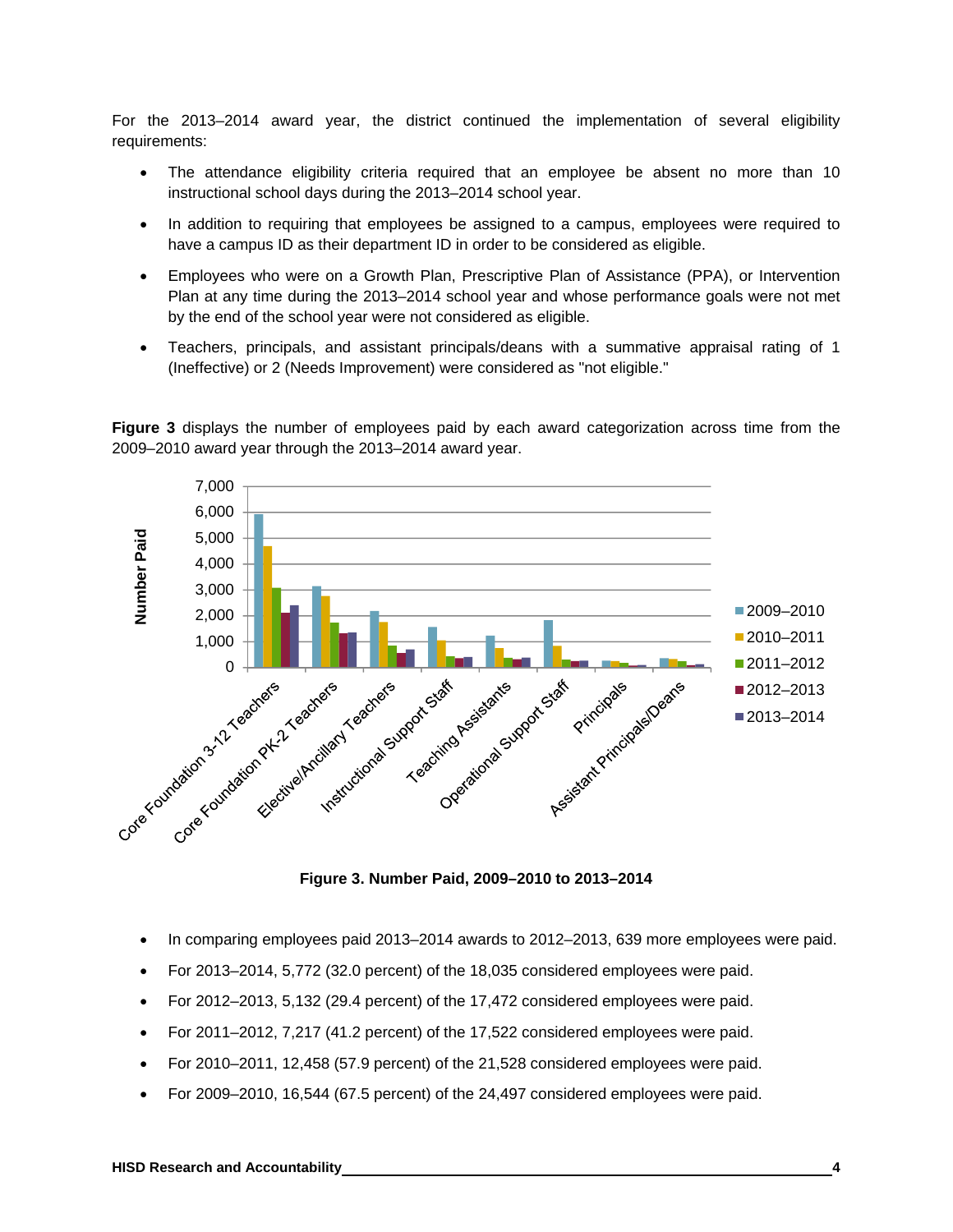**Figure 4** displays the distribution of payout amounts for all core teachers (groups 1-3) for the 2013–2014 award year. The maximum payout for teachers with EVAAS (Group 1) was \$13,000, and the maximum payout for teachers without EVAAS (Groups 2 and 3) was \$6,500.



**Figure 4. Number of Core Teachers Paid by Pay Range, 2013–2014** 

Award amounts remained consistent for all award groups for the 2013–2014 award year. Even with this consistency, the average award amount for core foundation teachers increased by approximately \$500,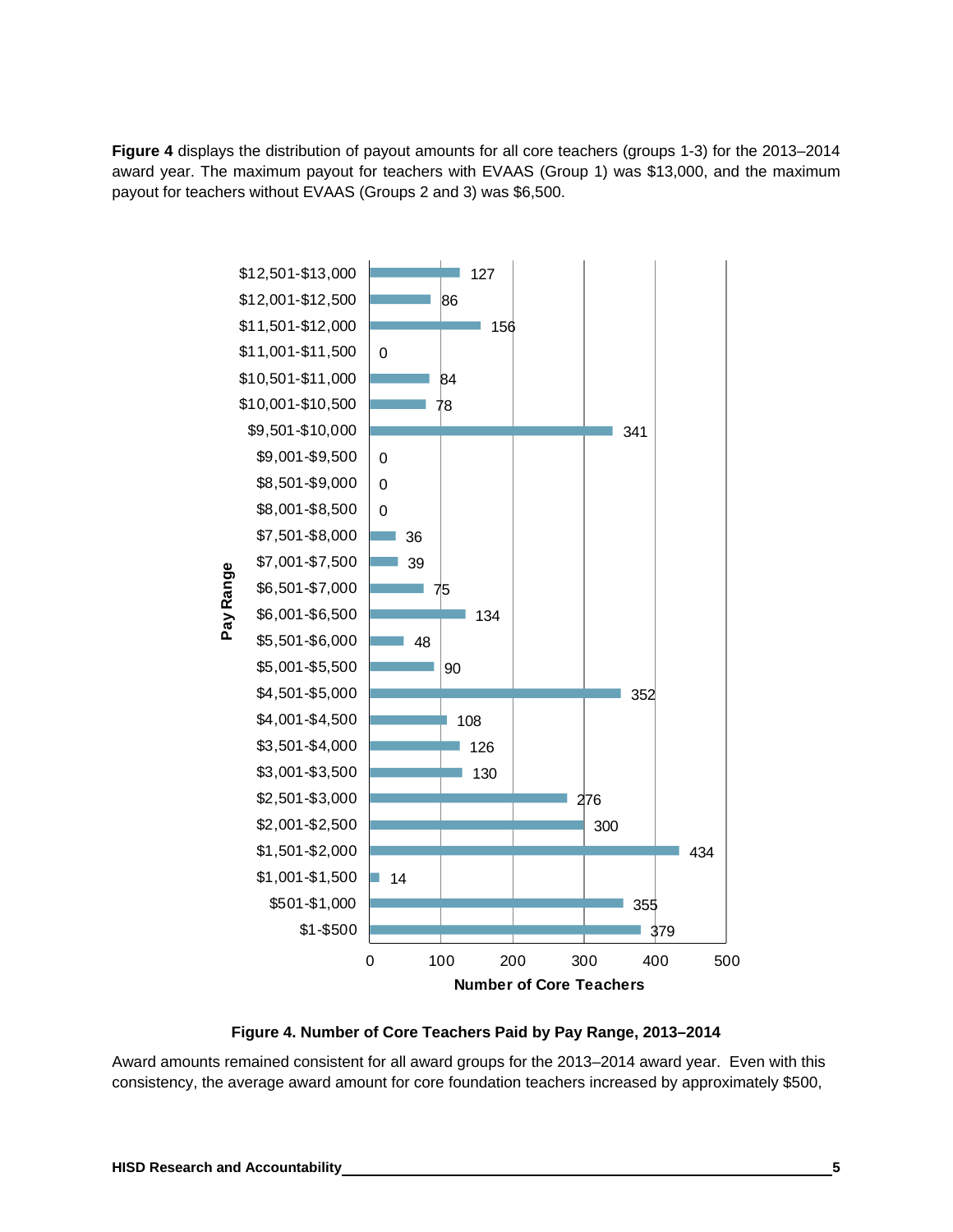while the average award amount for principals decreased by approximately \$450 (see **Tables 1-2**, pages 15-16).

#### **Core Foundation Teachers:**

- In 2013–2014, among core foundation teachers who received some award, amounts ranged from \$500 to \$13,000 with an average of \$4,924.18.
- $\bullet$  In 2012–2013, amounts ranged from \$500 to \$13,000 with an average award of \$4,458.27.
- $\bullet$  In 2011–2012, amounts ranged from \$250 to \$9,000 with an average award of \$3,055.48.
- $\bullet$  In 2010–2011, amounts ranged from \$100 to \$10,300 with an average award of \$3,753.89.

#### **Principals:**

- In 2013–2014, among principals who received some award, amounts ranged from \$2,500 to \$15,000 with an average of \$8,250.00.
- $\bullet$  In 2012–2013, amounts ranged from \$2,500 to \$15,000 with an average of \$8,702.53.
- $\bullet$  In 2011–2012, amounts ranged from \$825 to \$13,500 with an average of \$4,441.00.

**Tables 1, 2, 3,** and **4** in **Appendix C** also detail the minimum, maximum, and mean amounts by category of the employees who received an award for 2013–2014, 2012–2013, 2011–2012, and 2010–2011, respectively.



**Figure 5. Total for All Paid Employees by Category, 2013–2014**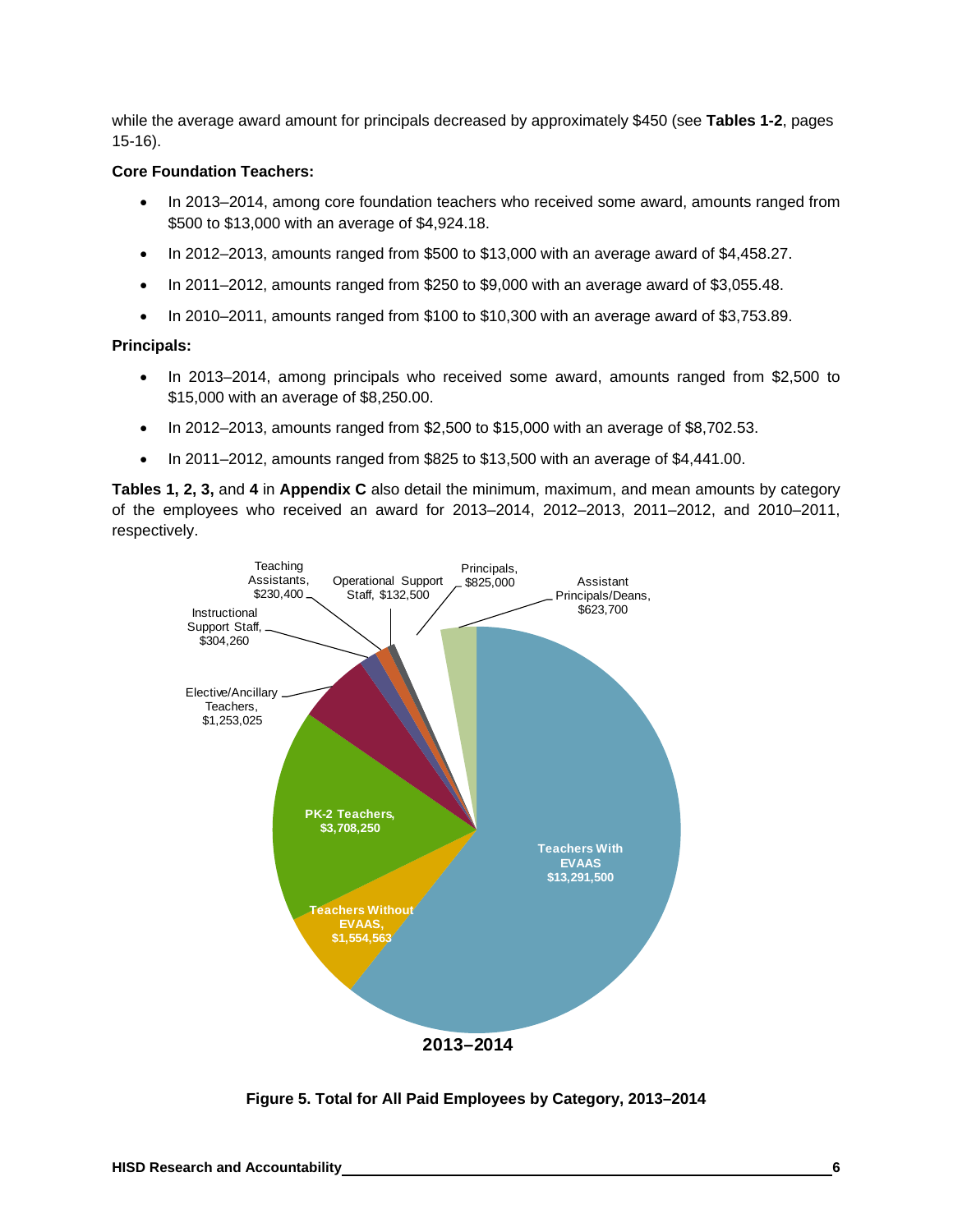- In 2013–2014, a total of \$21,923,198.33 was paid in ASPIRE Awards.
- There was an increase in total awards of 3,853,631.83 from 2012–2013 to 2013–2014 due to a higher number of employees who were considered, eligible, and paid.
- In 2013–2014, core teachers were paid a total of \$18,554,313.33 (**Figure 5**). Core teachers include Teachers With EVAAS, Teachers Without EVAAS, and PK-2 Teachers.
- This total amount was comprised of Core Foundation Teacher awards (\$13,788,623.33), Campus Progress awards (\$2,997,800.00, and Campus Achievement awards (\$1,767,890.00) as listed in **Table 6** (**Appendix C**, page 19).



**Figure 6. Total for All Paid Employees by Category, 2012–2013** 

- In 2012–2013, a total of \$18,069,566.50 (**Figure 6**) was paid in ASPIRE Awards
- In 2012–2013, core teachers were paid a total of \$15,376,575.00. Core teachers include Teachers With EVAAS, Teachers Without EVAAS, and PK-2 Teachers.
- This total amount was comprised of Core Foundation Teacher awards (\$11,243,275.00), Campus Progress awards (\$2,752,800.00), and Campus Achievement awards (\$1,380,500.00) as shown in **Table 7** (**Appendix C**, page 19).

Across both years described above, of the different types of employees awarded, core teachers of students in grades 3–12 receive the highest percentage of the total amount awarded. In addition, of the various award components, the Individual Teacher and Group Teacher awards reflected the highest amount paid to employees (see **Tables 6-8**, pages 19-20).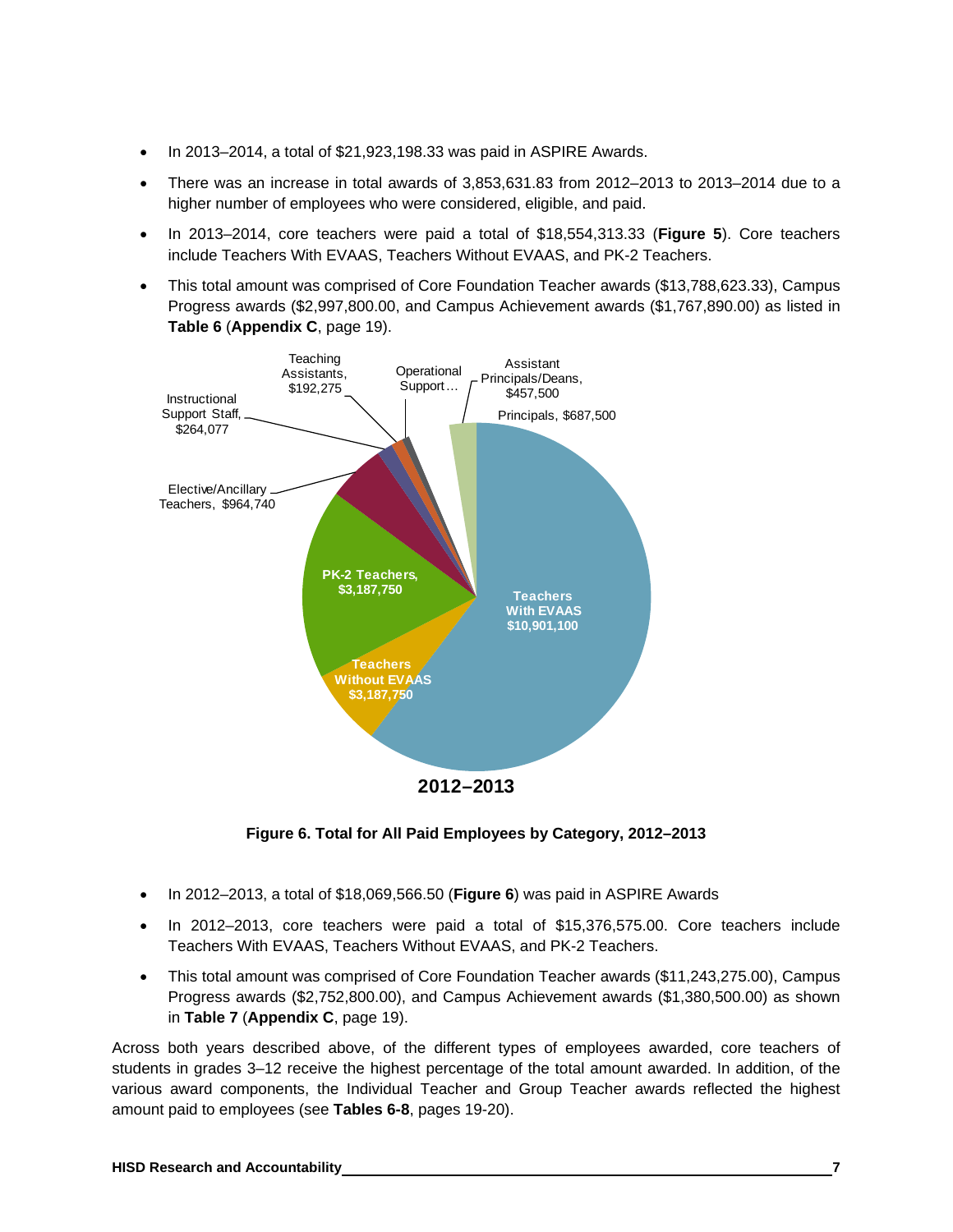Amounts by award component are displayed in **Table 5** (**Appendix C**, page 18) for the 2013– 2014 and 2012–2013 ASPIRE Awards, along with the difference in total award amounts per component.

#### **Where were more employees paid for 2013–2014 awards?**

For the Group Performance, Campus-Wide, Campus Value-Added component, 203 more campus-based staff and \$476,607.50 more in awards were paid. This component was based on campus-level composite value-added scores.

- 2013–2014: 16,190 considered, 11,377 eligible, 2,634 paid (16 percent of considered were paid; 23 percent of eligible were paid). A total of \$5,069,335.00 was paid for this award component.
- 2012–2013: 15,780 considered, 10,330 eligible, 2,431 paid (15 percent of considered were paid; 24 percent of eligible were paid). A total of \$4,592,727.50 was paid for this award component.







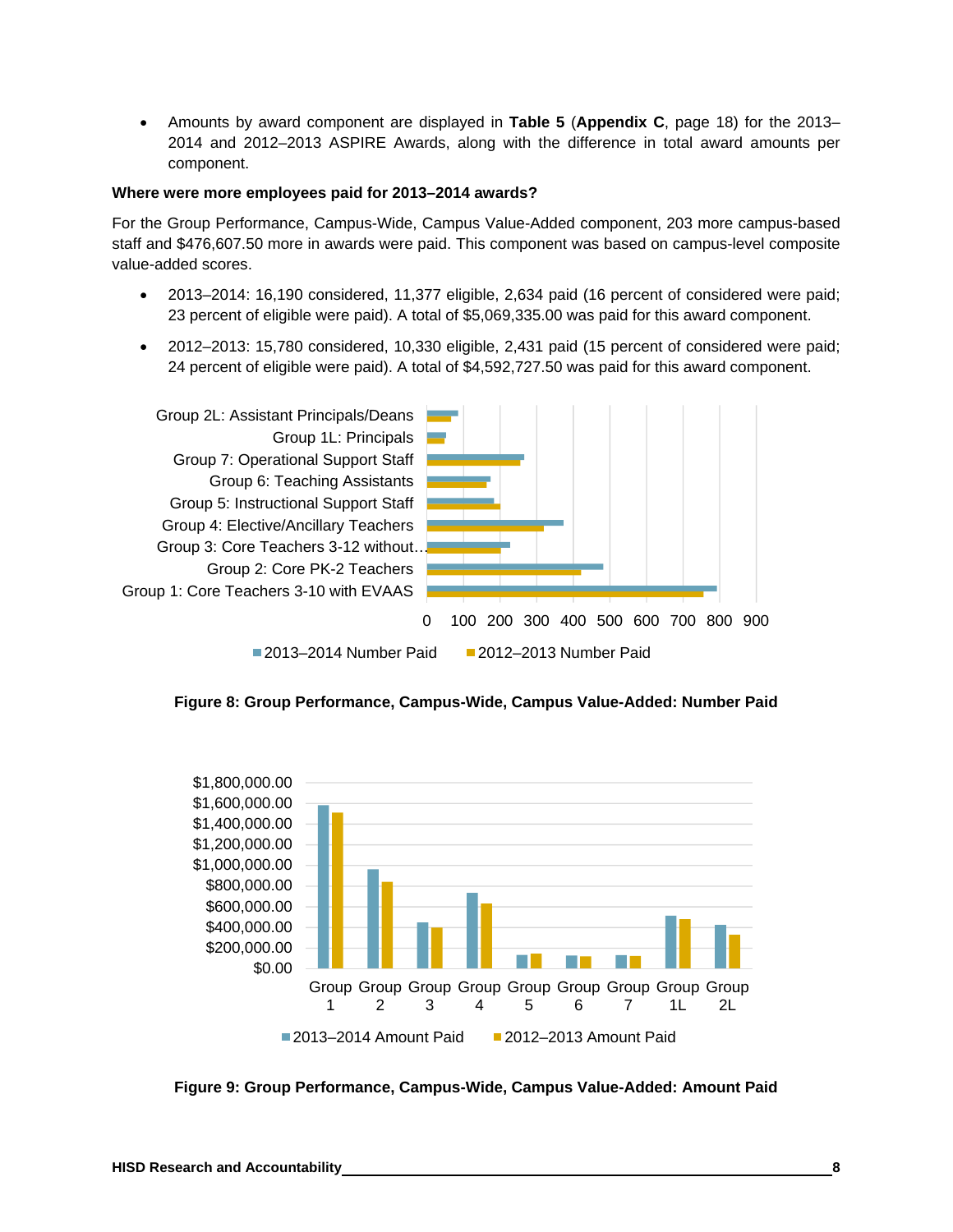Figures 8 and 9 show a large difference in the number of assistant principals/deans paid and in the amount that was paid to them between the 2012–2013 and 2013–2014 school years. This indicates that the campuses that were paid 2013–2014 awards were much larger than the campuses that were paid 2012–2013 awards, as larger campuses have more assistant principals/deans. This group accounts for the single largest increase in awarded amounts despite the low number of employees paid (1/4 of the difference in award amount is accounted for with this single group). Some possible explanations for the higher award amount include:

- There were more considered, eligible, and paid employees.
- Larger campuses ranked higher (in quintile 1) in 2013–2014; smaller campuses ranked higher in 2012–2013.
- North Forest campuses, while not ranked highly, pushed "bubble" campuses into the paid category.

For the Individual Performance: Teachers award component, 379 more teachers and \$2,545,348.33 more in awards were paid. This component was based on teacher-level composite value-added scores.

- Group 1 (Core Teachers With EVAAS): 247 more teachers were paid in 2013–2014 than in 2012–2013, for a difference of \$2,276,000 more in awards paid out.
	- o There were more teachers in award Group 1 in 2013–2014 than in 2012–2013, and Group 1 has the highest earning potential for awards.
	- o The award for Group 1 is not rank-ordered and no set percentage of participants are paid; teachers with an EVAAS score of 2.0 or greater were awarded at \$10,000 and teachers with an EVAAS score in the 1.00-1.99 range were awarded \$5,000 without respect to a maximum number of awardees.
	- $\circ$  The mean award amount in 2013–2014 was \$8,288.08, and the mean amount in 2012– 2013 was \$8,076.00.
	- o In 2013–2014, there were 2,812 eligible Group 1 teachers; of those, 872 (31 percent) were awarded \$10,000 and 454 (16 percent) were awarded \$5,000. The number and percentage of teachers awarded \$10,000 increased substantially, while the number and percentage of teachers awarded \$5,000 remained relatively stable.
	- o By contrast, in 2012–2013, there were 2,692 eligible Group 1 teachers. Of those, 664 (25 percent) were awarded \$10,000, 414 (15 percent) were awarded \$5,000, and one was awarded \$4,000 (an employee with a Full Time Equivalent less than 1.0).
- Group 2 (PK-2nd grade teachers): 148 more teachers were paid in 2013–2014 than in 2012– 2013 for a difference of \$224,000 more in awards paid out.
- Group 3 (Teachers Without EVAAS): 16 fewer teachers were paid in 2013–2014 than in 2012– 2013. In spite of there being fewer teachers paid, \$45,348.33 more in awards were paid.
	- o In 2013–2014, 123 schools were awarded for one or more subjects, while in 2012–2013, 133 schools were awarded for one or more subjects (see **Figure 10**, page 10).
	- o This indicates that more people were awarded less money (if teaching multiple subjects) in 2012–2013 than in 2013–2014.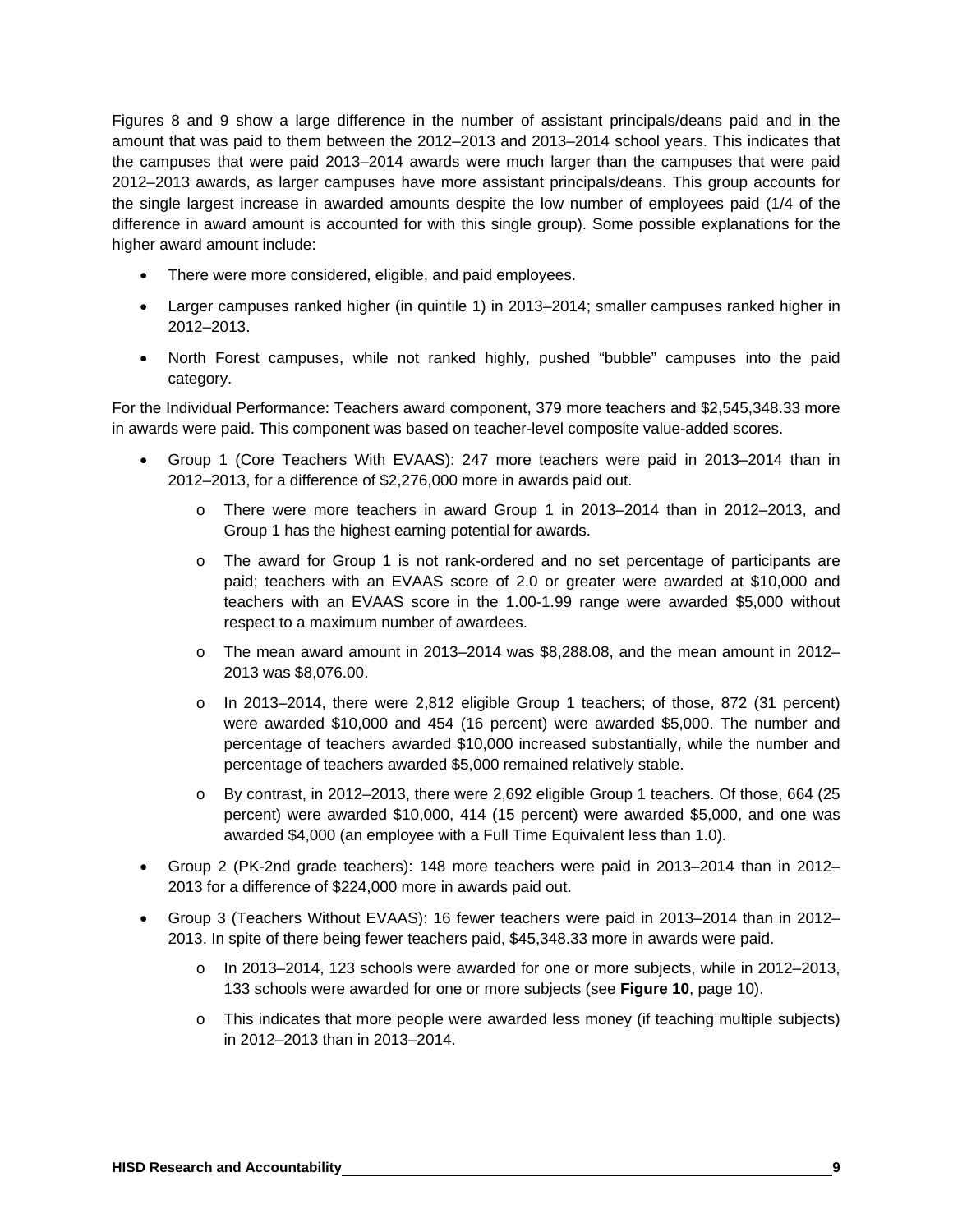

**Figure 10. Group Performance, Teachers: Number of Subjects Awarded per Campus** 

For the Group Performance Campus-Wide Campus Growth or Achievement award component, 737 more campus-based staff and \$830,926 more in awards were paid. This component was based on NRT performance and growth at the elementary and middle schools and on AP/IB participation and performance at the high schools.

- 2013–2014: 14,401 considered, 10,150 eligible, 3,730 paid (26 percent of considered were paid, 37 percent of eligible were paid). A total of \$3,064,490 was paid for this award component.
- 2012–2013: 13,958 considered, 9,133 eligible, 2,993 paid (21 percent of considered were paid, 33 percent of eligible were paid). A total of \$2,233,564 was paid for this award component.

Breaking this down further into the AP/IB award separated from the NRT award:

- 2013–2014 AP/IB: 3,238 considered, 2,320 eligible, 987 paid (30 percent of considered were paid, 43 percent of eligible were paid). A total of \$1,019,678 was paid for the AP/IB portion of this award component.
- 2012–2013 AP/IB: 3,228 considered, 2,231 eligible, 483 paid (15 percent of considered were paid, 22 percent of eligible were paid). A total of \$484,050 was paid for the AP/IB portion of this award component.

While the award amount, number considered, and number eligible stayed very stable for the AP/IB award component, the number paid more than doubled, as did the total amount awarded. This is due entirely to the change in award calculation methodology. In 2012–2013, staff from eleven campuses qualified for the award. In 2013–2014, staff from fourteen campuses qualified for the award. This is not due to an increased number of campuses; the total number of high school campuses actually decreased by one in spite of the acquisition of North Forest campuses.

- 2013–2014 NRT: 11,162 considered, 7,830 eligible, 2,743 paid (25 percent of considered were paid, 35 percent of eligible were paid). A total of \$2,044,812 was paid for the NRT portion of this award component.
- 2012–2013 NRT: 10,730 considered, 6,902 eligible, 2,510 paid (23 percent of considered were paid, 36 percent of eligible were paid). A total of \$1,749,514 was paid for the NRT portion of this award component.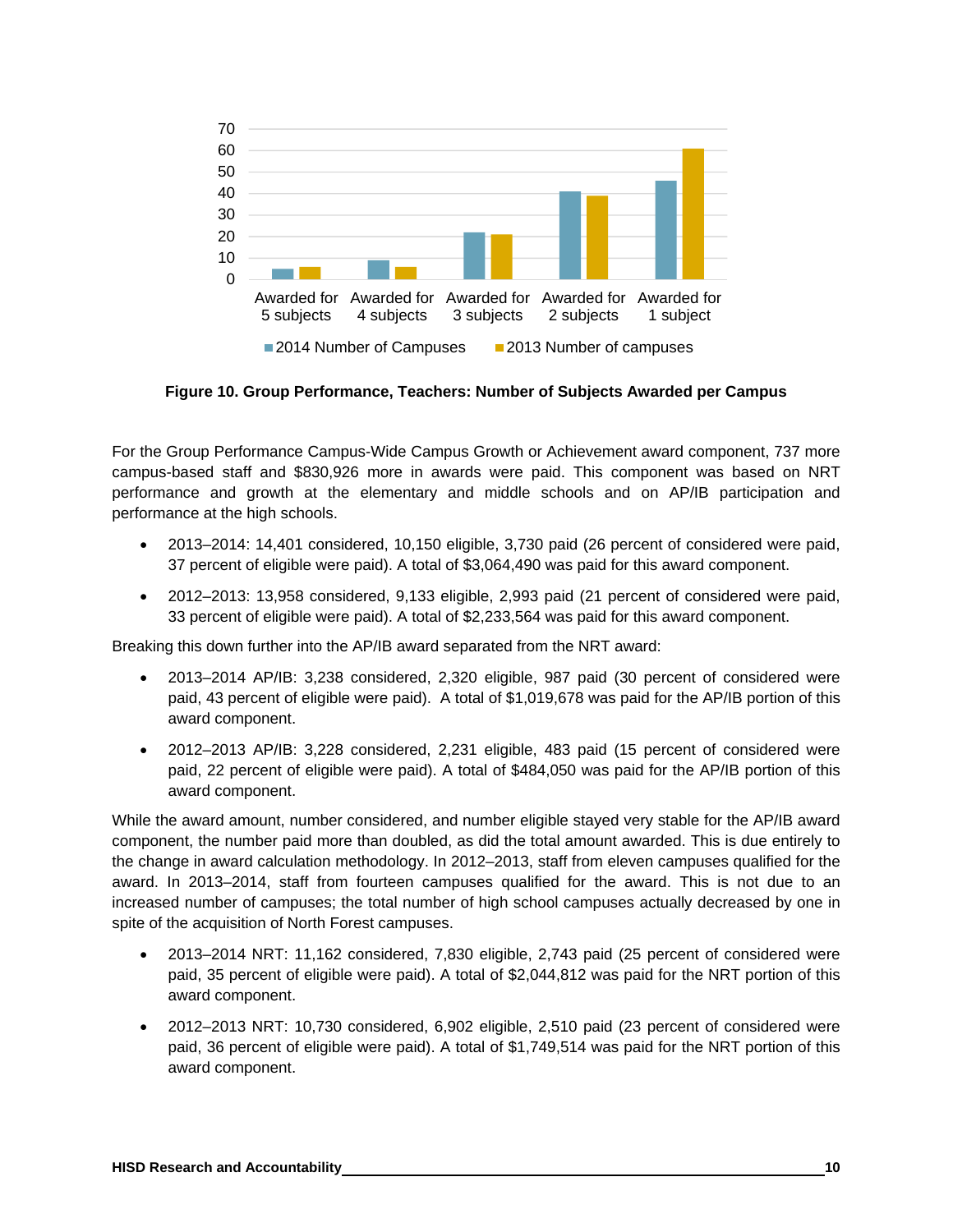A total of 233 more people were paid in 2013–2014 than in 2012–2013, and \$295,298 more in awards were paid. However, the percentage paid remained stable, and actually decreased among eligible employees. Given the higher number of considered and eligible employees, this marginal increase is as expected.

## **Conclusions**

The district has awarded teachers through a performance pay program for the last nine consecutive years. Beginning in 2005–2006, the Teacher Performance Pay Model (TPPM) was awarded. The experience gained in the first year and consultations with national experts and teachers provided the impetus for recommending the improvement and enhancement of the model, which became the "Recognize" component of the district's comprehensive education-improvement model, "Accelerating Student Progress: Increasing Results and Expectations" (ASPIRE). While teacher performance awards have been paid for nine consecutive years, the ASPIRE Award has been paid out for the past eight years. The original TPPM model and the calculations used to determine awards bear little resemblance to the model and calculations used in the ASPIRE Award; therefore, this award payout report discusses the ASPIRE Award only. For the 2006–2007 award year, a total of \$24,653,724.71 was paid; for the 2007– 2008 award year, a total of \$31,581,703.46 was paid; for the 2008–2009 award year, a total of \$40,564,693.83 was paid; for the 2009–2010 award year, a total of \$42,467,370.00 was paid; for the 2010–2011 award year, a total of \$35,362,083.25 was paid; for the 2011–2012 award year, a total of \$17,669,259.42 was paid; for the 2012–2013 award year, a total of \$18,069,566.50 was paid; and for the 2013–2014 award year, a total of \$21,923,198.33 was paid.

The 2013–2014 ASPIRE Award model was almost identical to the 2012–2013 model. The only change was that high school campuses were awarded for ranking in the top quintile for AP/IB Participation and Performance or for ranking in the top quintile for AP/IB Participation and Performance Growth. For 2012– 2013, high schools were awarded if their AP/IB Participation and Performance met a 40 percent threshold or if their AP/IB Participation and Performance Growth ranked in the top quintile. This change was made to allow a larger number of high schools to be awarded for this criterion.

The percentage of considered employees who were paid increased to 32 percent in 2013–2014 from 29 percent in 2012–2013. Possible causes for this difference are:

- The acquisition of the North Forest campuses and the staffing for those campuses.
- The implementation of the "eligibility inquiry period," where employees were asked to submit inquiries ahead of award calculation to clear eligibility problems such as Family Medical Leave, time reporting, etc.
- A shift in employee perception and attention to the number of hours taken off during the school year to maintain eligibility.
- Numerous eligibility reminders throughout the year from Human Resources.

The total amount that was paid increased from \$18,069,566.50 for the 2012–2013 school year to \$21,923,198.33 for 2013–2014. Some possible causes for the increase in total awarded amounts are:

- The acquisition of North Forest campuses increases the total number of campuses considered for award, which increases the number of campuses in the "top 20 percent."
- Changes to the AP/IB portion of the award model.
- Increase in the number of considered and eligible employees.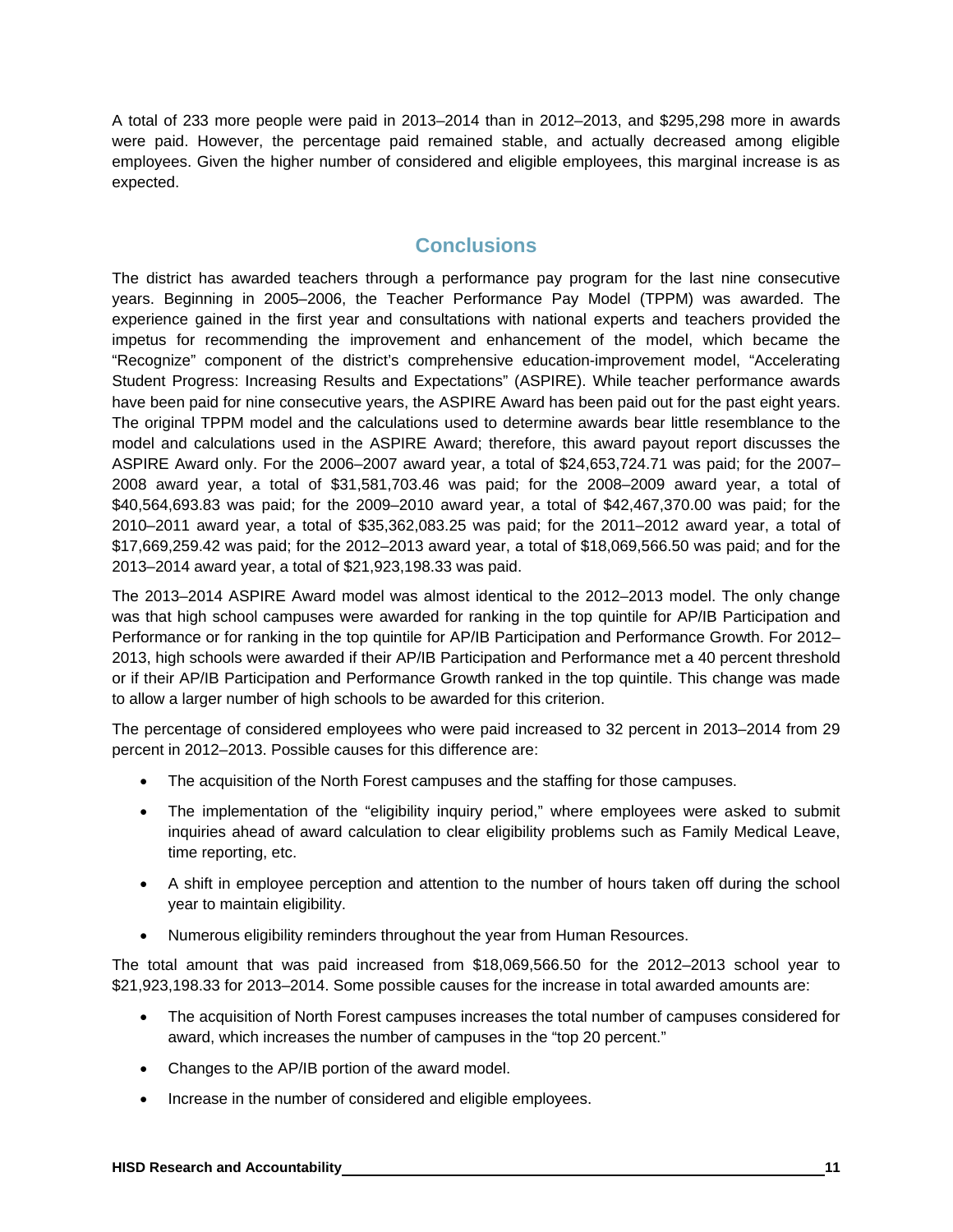- There is no longer a "top 20 percent" or "top half" awarded for individual teacher awards. Theoretically, every core teacher with EVAAS in the district could be awarded the maximum award amount.
- More campuses were awarded for more than one subject for the Group Performance Teachers component; while this results in fewer employees paid, the amount paid increases.

The 2014–2015 ASPIRE Award model is the same as the 2013–2014 ASPIRE Award model except that the maximum award amounts have been lowered to accommodate budget changes. The processes of identifying appropriate employee award groupings, student linkages, and campus assignments began in February of 2015, and are scheduled to begin at the campus level in April of 2015. Awards for the 2014– 2015 school year are scheduled to be paid out in February of 2016.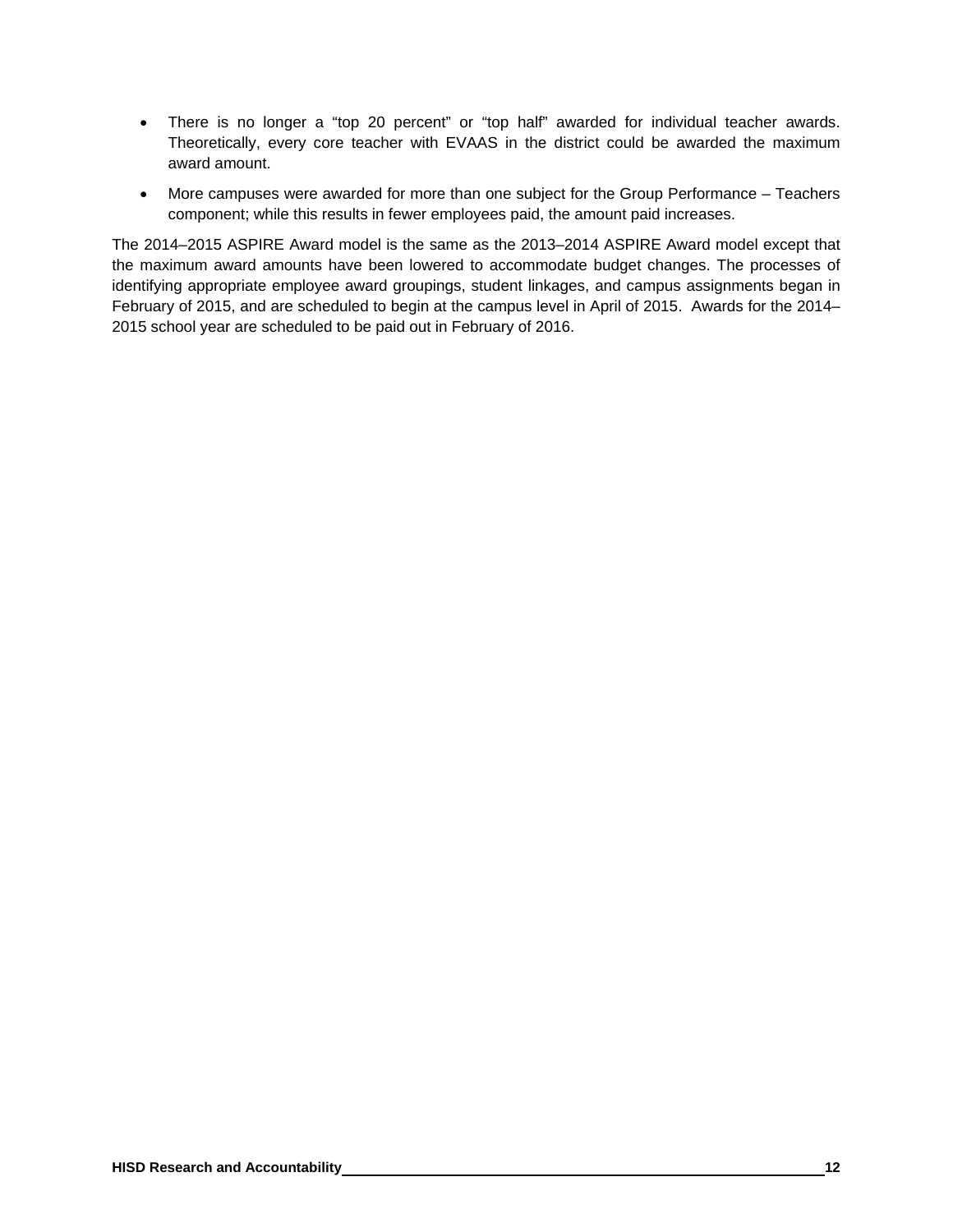## **APPENDIX A**

#### ASPIRE Award Components

The 2013–2014 ASPIRE Award was organized into three components.

Individual Performance (for core foundation teachers with EVAAS scores): rewarded individual teachers who taught core subjects (reading, math, science, social studies, and language arts) on the basis of student progress. EVAAS calculates value-added scores for teachers in grades 3-11. Teachers with an EVAAS Teacher Composite Cumulative Gain Index of 1.0 or higher were awarded.

#### **- OR -**

Group Performance (for core foundation teachers without EVAAS scores): Teachers Department Value-Added: rewarded individual teachers who taught core foundation subjects (reading, math, science, social studies, and language arts) on the basis of student progress. EVAAS calculates value-added scores for campuses by subject. Department-level value-added subject scores were ranked to compare subjects. Teachers in departments ranked in the top 20% were awarded.

**- OR -** 

Group Performance (for core foundation teachers of students in Prekindergarten through Grade 2): Teachers Grade-Subject Student Growth: rewarded individual core foundation teachers of grades PK-2, where campus-level second grade reading and math comparative growth scores were ranked in quintiles comparing elementary campuses. Prekindergarten through grade 2 core teachers at schools that ranked in the top 20% were awarded.

#### **- AND -**

Group Performance: Campus-Wide Campus Value-Added: paid to all eligible campus-based staff at campuses with EVAAS value-added campus composite scores (cumulative gain index) ranked in the top 20%. Campuses were compared to other campuses of the same level (i.e., elementary campuses were compared to other elementary campuses).

#### **- AND -**

Group Performance: Campus -Wide Campus Growth or Achievement:

 Elementary and Middle School Award: rewarded all instructional and instructional support staff and school leaders at campuses where at least 85 percent of students were at or above the  $50<sup>th</sup>$ National Percentile Rank for Stanford or Aprenda Reading and Math. Staff at campuses that did not meet this award standard could still qualify for this award if their campus ranked in the top 20% of campuses showing progress toward this standard.

#### **- OR -**

 High School Campus College Credit Participation and Performance Award: rewarded all instructional and instructional support staff and school leaders from the top 20% of campuses with the highest percentage of enrolled students who scored a 3 (Advanced Placement exams) or 4 (International Baccalaureate exams) or higher, or where improvement in the percentage of students meeting this standard was ranked in the top 20%. This award was calculated using an unduplicated count from PEIMS of students in grades 10-12, or grades 11-12 for campuses with an International Baccalaureate program only.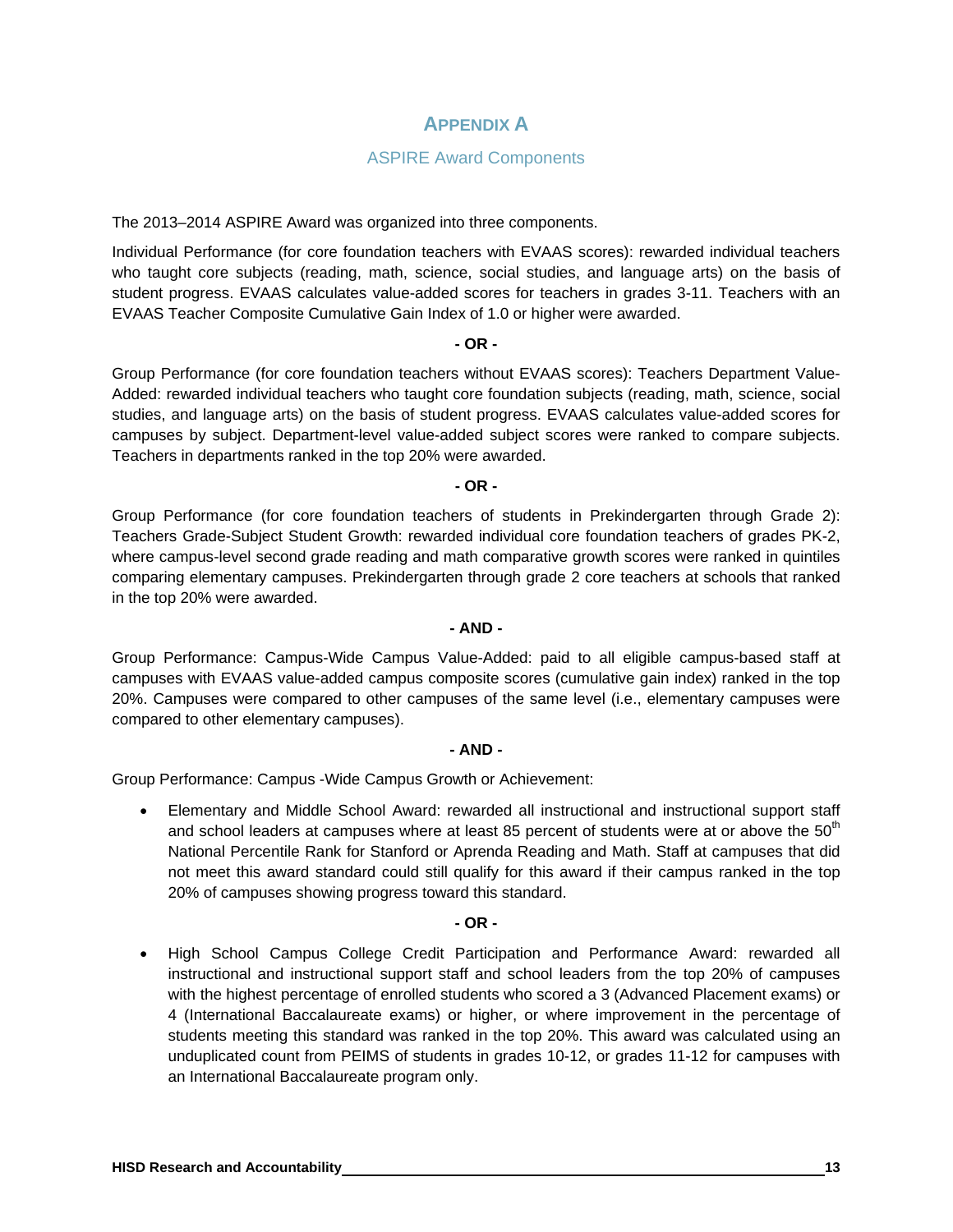## **APPENDIX B**

#### ASPIRE Award Groupings

 For the purposes of the 2013–2014 ASPIRE Award, employees were considered in one of nine award groups:

- Group 1: Core Foundation Teachers with EVAAS.
- Group 2: Core Foundation Teachers, grades PK-2.
- Group 3: Core Foundation Teachers without EVAAS.
- **•** Group 4: Elective/Ancillary Teachers.
- Group 5: Instructional Support Staff.
- Group 6: Teaching Assistants.
- Group 7: Operational Support Staff.
- Group 1L: Principals.
- Group 2L: Assistant Principals/Deans.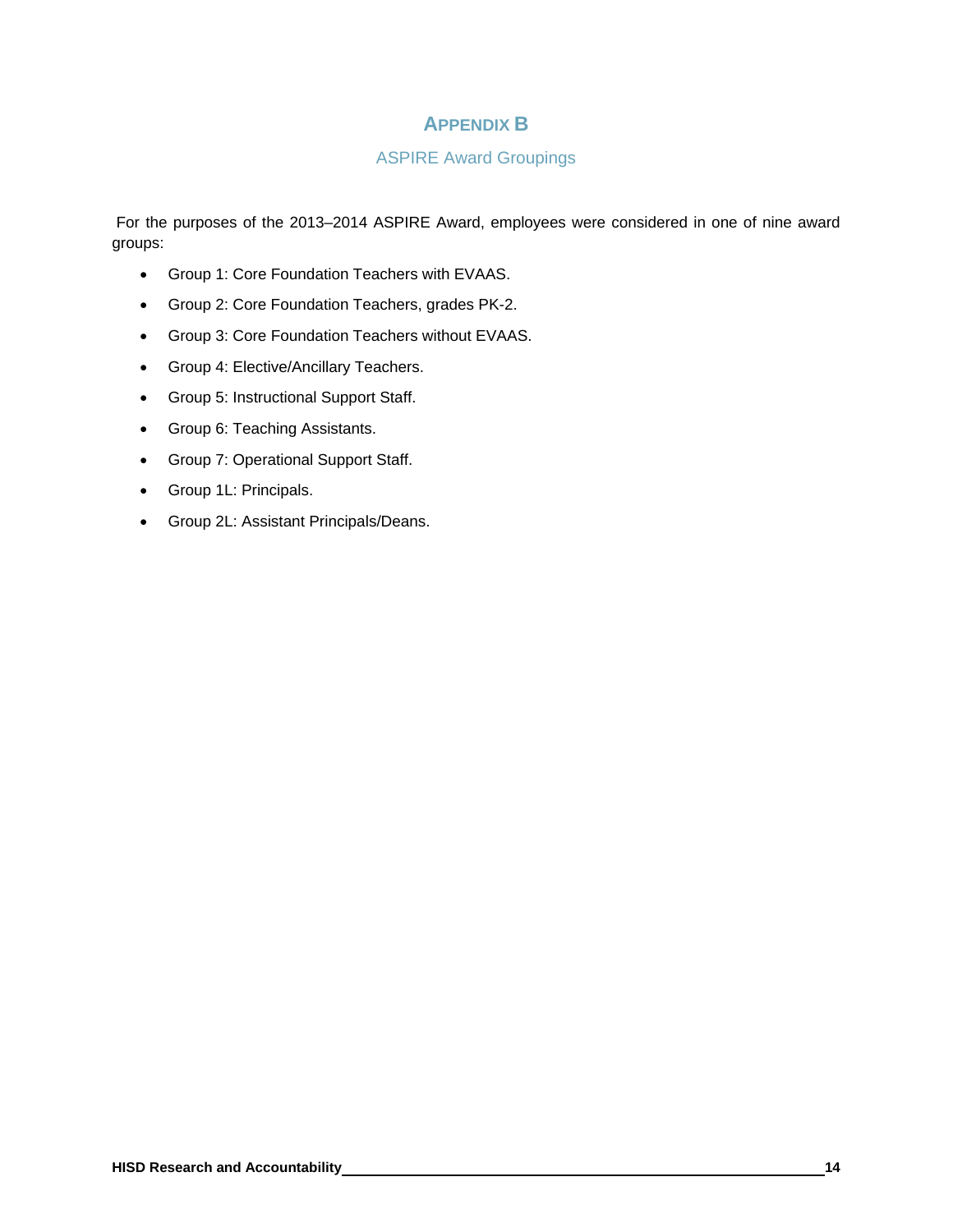## **APPENDIX C**

## ASPIRE Award Tables

| Table 1. Eligibility by Categorization, 2013-2014 ASPIRE Award |                   |          |                     |                              |                   |                |                |             |
|----------------------------------------------------------------|-------------------|----------|---------------------|------------------------------|-------------------|----------------|----------------|-------------|
|                                                                |                   |          |                     | Eligible<br><b>Employees</b> | Of Paid Employees |                |                |             |
|                                                                | <b>Considered</b> | Eligible | <b>Not Eligible</b> | # Paid                       | # Not<br>Paid     | <b>Minimum</b> | <b>Maximum</b> | <b>Mean</b> |
| Group 1                                                        | 4.308             | 2,812    | 1,496               | 1,870                        | 942               | \$500.00       | \$13,000.00    | \$7,107.75  |
| Group 2                                                        | 3,248             | 2,366    | 882                 | 1,359                        | 1,007             | \$500.00       | \$6,500.00     | \$2,728.66  |
| Group 3                                                        | 1.520             | 1.050    | 470                 | 539                          | 511               | \$500.00       | \$6,500.00     | \$2,884.16  |
| Group 4                                                        | 2.094             | 1,476    | 618                 | 702                          | 774               | \$250.00       | \$3,000.00     | \$1,784.94  |
| Group 5                                                        | 1,318             | 1,013    | 305                 | 413                          | 600               | \$180.00       | \$1,350.00     | \$736.71    |
| Group 6                                                        | 1,265             | 824      | 441                 | 386                          | 438               | \$200.00       | \$1,150.00     | \$596.89    |
| Group 7                                                        | 1,789             | 1,227    | 562                 | 266                          | 961               | \$250.00       | \$500.00       | \$498.12    |
| Group 1L                                                       | 269               | 258      | 11                  | 100                          | 158               | \$2,500.00     | \$15,000.00    | \$8,250.00  |
| Group 2L                                                       | 379               | 352      | 27                  | 137                          | 215               | \$1,225.00     | \$7,500.00     | \$4,552.55  |
| Ineligible<br>Category                                         | 1.845             | 0        | 1.845               | N/A                          | N/A               | N/A            | N/A            | N/A         |
| <b>Total</b>                                                   | 18,035            | 11,378   | 6,657               | 5,772                        | 5,606             |                |                |             |
|                                                                |                   |          |                     |                              |                   |                |                |             |
| "Core Teachers" (Group 1-3)                                    |                   |          |                     |                              |                   |                |                |             |
|                                                                | 9,076             | 6,228    | 2,848               | 3,768                        | 2,460             | \$500.00       | \$13,000.00    | \$4,924.18  |
| "Teachers" (Group 1-4)                                         |                   |          |                     |                              |                   |                |                |             |
|                                                                | 11,170            | 7,704    | 3,466               | 4,470                        | 3,234             | \$250.00       | \$13,000.00    | \$4,431.17  |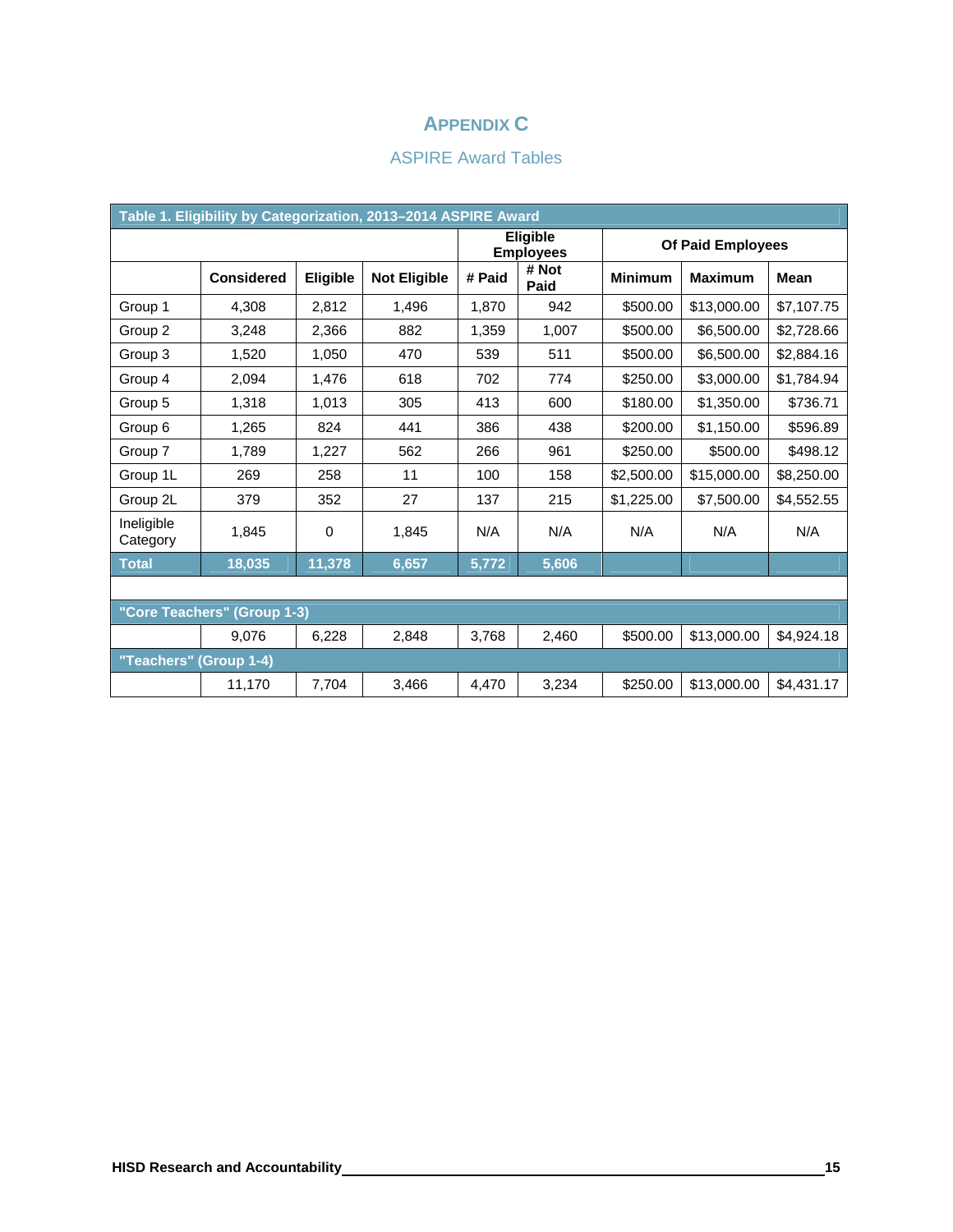| Table 2. Eligibility by Categorization, 2012-2013 ASPIRE Award |                   |          |                               |        |                                     |                |                   |             |
|----------------------------------------------------------------|-------------------|----------|-------------------------------|--------|-------------------------------------|----------------|-------------------|-------------|
|                                                                |                   |          |                               |        | <b>Eligible</b><br><b>Employees</b> |                | Of Paid Employees |             |
|                                                                | <b>Considered</b> | Eligible | <b>Not</b><br><b>Eligible</b> | # Paid | # Not<br>Paid                       | <b>Minimum</b> | <b>Maximum</b>    | <b>Mean</b> |
| Group 1                                                        | 4,384             | 2,692    | 1,692                         | 1,670  | 1,022                               | \$500.00       | \$13,000.00       | \$6,527.60  |
| Group 2                                                        | 3,213             | 2,135    | 1,078                         | 1,327  | 808                                 | \$500.00       | \$6,500.00        | \$2,402.22  |
| Group 3                                                        | 1,280             | 875      | 405                           | 452    | 423                                 | \$500.00       | \$6,500.00        | \$2,848.95  |
| Group 4                                                        | 2,058             | 1.381    | 677                           | 564    | 817                                 | \$245.00       | \$3,000.00        | \$1,710.53  |
| Group 5                                                        | 1,162             | 895      | 267                           | 368    | 527                                 | \$147.00       | \$1,350.00        | \$717.60    |
| Group 6                                                        | 1,224             | 729      | 495                           | 323    | 406                                 | \$200.00       | \$1,150.00        | \$595.28    |
| Group 7                                                        | 1,822             | 1,197    | 625                           | 255    | 942                                 | \$250.00       | \$500.00          | \$497.65    |
| Group 1L                                                       | 263               | 182      | 81                            | 79     | 103                                 | \$2,500.00     | \$15,000.00       | \$8,702.53  |
| Group 2L                                                       | 374               | 244      | 130                           | 94     | 150                                 | \$1,250.00     | \$7,500.00        | \$4,867.02  |
| Ineligible<br>Category                                         | 1.692             | 0        | 1,692                         | N/A    | N/A                                 | N/A            | N/A               | N/A         |
| <b>Total</b>                                                   | 17,472            | 10,330   | 7,142                         | 5,132  | 5,198                               |                |                   |             |
|                                                                |                   |          |                               |        |                                     |                |                   |             |
| "Core Teachers" (Group 1-3)                                    |                   |          |                               |        |                                     |                |                   |             |
|                                                                | 8,877             | 5,702    | 3,175                         | 3,449  | 2,253                               | \$500.00       | \$13,000.00       | \$4,458.27  |
| "Teachers"                                                     | (Group 1-4)       |          |                               |        |                                     |                |                   |             |
|                                                                | 10.935            | 7.083    | 3.852                         | 4.013  | 3.070                               | \$245.00       | \$13,000.00       | \$4,072.09  |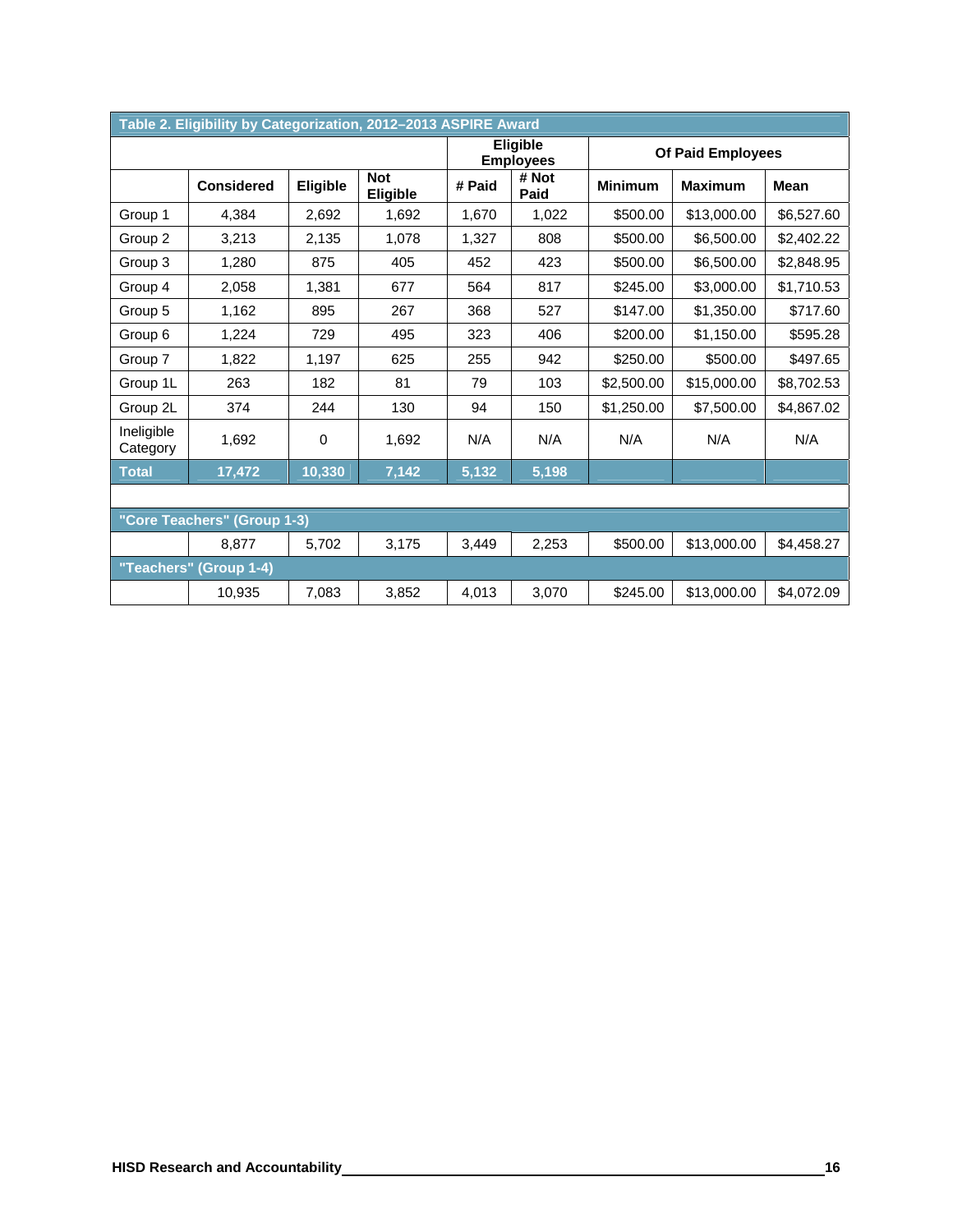| Table 3. Eligibility by Categorization, 2011-2012 ASPIRE Award |                             |          |                        |        |                              |                                  |             |             |
|----------------------------------------------------------------|-----------------------------|----------|------------------------|--------|------------------------------|----------------------------------|-------------|-------------|
|                                                                |                             |          |                        |        | Eligible<br><b>Employees</b> | Of Paid Employees                |             |             |
|                                                                | <b>Considered</b>           | Eligible | <b>Not</b><br>Eligible | # Paid | # Not<br>Paid                | <b>Minimum</b><br><b>Maximum</b> |             | <b>Mean</b> |
| Category<br>A/B                                                | 3.670                       | 3,033    | 637                    | 2,036  | 997                          | \$250.00                         | \$9,000.00  | \$3,629.22  |
| Category C                                                     | 1,358                       | 1,082    | 276                    | 710    | 372                          | \$500.00                         | \$9,000.00  | \$3,719.51  |
| Category D                                                     | 3,172                       | 2,648    | 524                    | 1,738  | 910                          | \$500.00                         | \$5,500.00  | \$2,210.01  |
| Category E                                                     | 731                         | 554      | 177                    | 339    | 215                          | \$500.00                         | \$5,500.00  | \$2,553.47  |
| Category F                                                     | 2.098                       | 1.577    | 521                    | 846    | 731                          | \$200.00                         | \$2,000.00  | \$1,043.82  |
| Category G                                                     | 1,198                       | 910      | 288                    | 435    | 475                          | \$147.00                         | \$1,350.00  | \$690.65    |
| Category H                                                     | 1,244                       | 769      | 475                    | 378    | 391                          | \$100.00                         | \$1,150.00  | \$607.47    |
| Category I                                                     | 1,814                       | 1,183    | 631                    | 310    | 873                          | \$200.00                         | \$490.79    | \$500.00    |
| Category J                                                     | 267                         | 259      | 8                      | 182    | 77                           | \$825.00                         | \$13,500.00 | \$4,441.00  |
| Category K                                                     | 355                         | 328      | 27                     | 243    | 85                           | \$412.50                         | \$6,750.00  | \$2,301.06  |
| Ineligible<br>Category                                         | 1,615                       | 0        | 1,615                  | N/A    | N/A                          | N/A                              | N/A         | N/A         |
| <b>Total</b>                                                   | 17,522                      | 12,343   | 5,179                  | 7,217  | 5,126                        |                                  |             |             |
|                                                                |                             |          |                        |        |                              |                                  |             |             |
| "Core Teachers" (Categories A-E)                               |                             |          |                        |        |                              |                                  |             |             |
|                                                                | 8,931                       | 7,317    | 1,614                  | 4,823  | 2,494                        | \$250.00                         | \$9,000.00  | \$3,055.48  |
|                                                                | "Teachers" (Categories A-F) |          |                        |        |                              |                                  |             |             |
|                                                                | 11,029                      | 8,894    | 2,135                  | 5,669  | 3,225                        | \$200.00                         | \$9,000.00  | \$2,755.27  |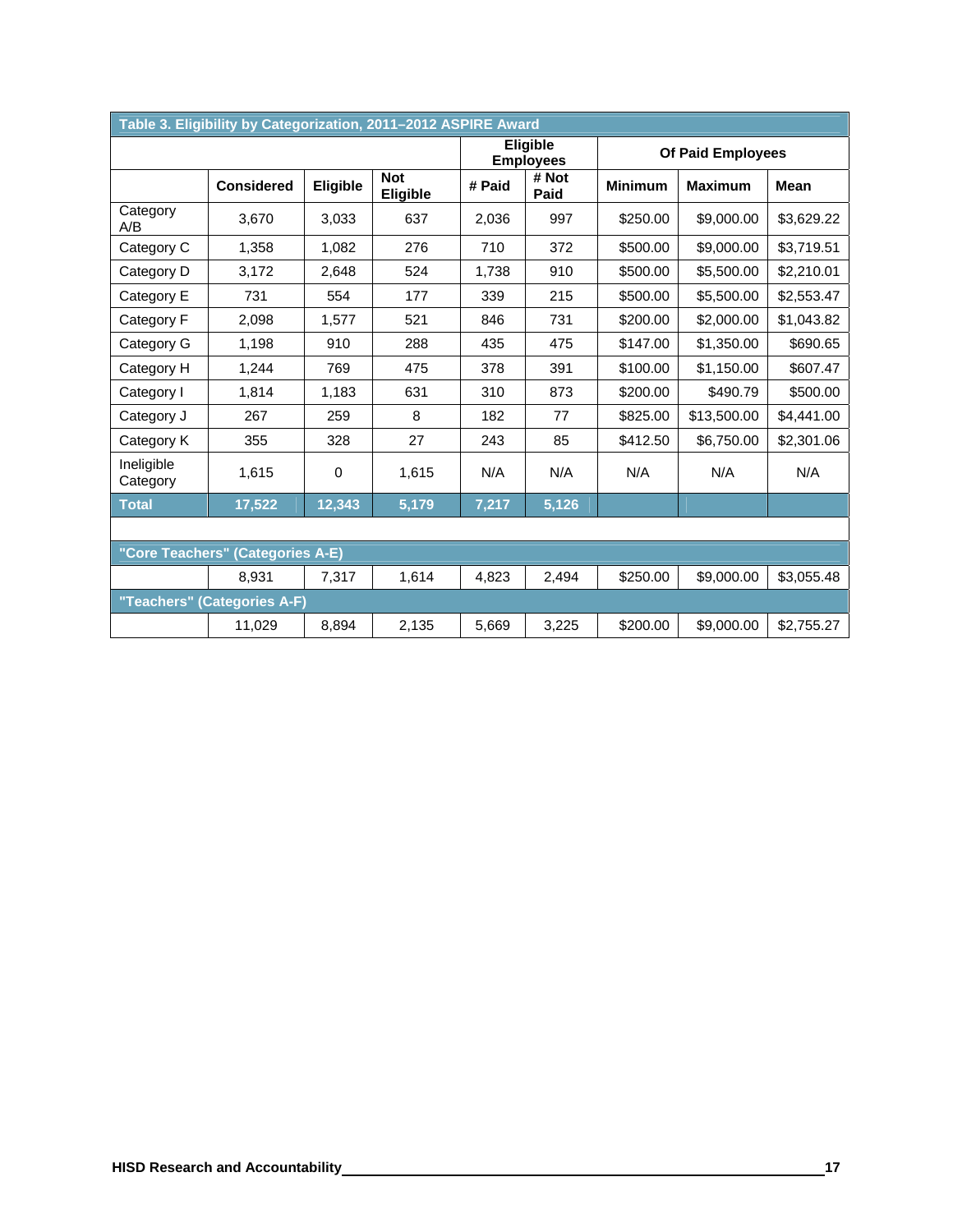| Table 4. Eligibility by Categorization, 2010-2011 ASPIRE Award |                             |          |                               |        |                                                |                |                |             |
|----------------------------------------------------------------|-----------------------------|----------|-------------------------------|--------|------------------------------------------------|----------------|----------------|-------------|
|                                                                |                             |          |                               |        | Of Paid Employees<br><b>Eligible Employees</b> |                |                |             |
|                                                                | <b>Considered</b>           | Eligible | <b>Not</b><br><b>Eligible</b> | # Paid | # Not Paid                                     | <b>Minimum</b> | <b>Maximum</b> | <b>Mean</b> |
| Category<br>A/B                                                | 3,825                       | 3,292    | 533                           | 3,019  | 273                                            | \$100.00       | \$10,300.00    | \$4,402.93  |
| Category C                                                     | 1,574                       | 1,247    | 327                           | 1,123  | 124                                            | \$200.00       | \$10,100.00    | \$4,557.09  |
| Category D                                                     | 3,335                       | 2,818    | 517                           | 2,767  | 51                                             | \$100.00       | \$6,600.00     | \$2,846.13  |
| Category E                                                     | 728                         | 573      | 155                           | 559    | 14                                             | \$100.00       | \$6,600.00     | \$2,733.06  |
| Category F                                                     | 2,415                       | 1,809    | 606                           | 1,759  | 50                                             | \$100.00       | \$3,100.00     | \$1,536.75  |
| Category G                                                     | 1,489                       | 1,129    | 360                           | 1,056  | 73                                             | $$25.00*$      | \$1,700.00     | \$822.43    |
| Category H                                                     | 1,486                       | 951      | 535                           | 752    | 199                                            | \$50.00        | \$1,100.00     | \$581.38    |
| Category I                                                     | 2,055                       | 1,325    | 730                           | 836    | 489                                            | \$183.75       | \$750.00       | \$556.31    |
| Category J                                                     | 274                         | 258      | 16                            | 254    | 4                                              | \$240.00       | \$15,530.00    | \$6,555.09  |
| Category K                                                     | 381                         | 335      | 46                            | 333    | 2                                              | \$100.00       | \$7,765.00     | \$3,571.04  |
| Ineligible<br>Category                                         | 3,966                       | 0        | 3.966                         | N/A    | N/A                                            | N/A            | N/A            | N/A         |
| <b>Total</b>                                                   | 21,528                      | 13,737   | 7,791                         | 12,458 | 1,279                                          |                |                |             |
|                                                                |                             |          |                               |        |                                                |                |                |             |
| "Core Teachers" (Categories A-E)                               |                             |          |                               |        |                                                |                |                |             |
|                                                                | 9.462                       | 7.930    | 1,532                         | 7,468  | 462                                            | \$100.00       | \$10,300.00    | \$3,753.89  |
|                                                                | "Teachers" (Categories A-F) |          |                               |        |                                                |                |                |             |
|                                                                | 11,877                      | 9,739    | 2,138                         | 9,227  | 512                                            | \$100.00       | \$10,300.00    | \$3,331.22  |

\*Only one employee was paid a total award of \$25. This employee was a 0.50 FTE librarian who was awarded Strand IIIB funds only. Strand IIIB for this campus was \$50 for Instructional Support Staff, as this campus was rated "AEA: Academically Acceptable."

| Table 5. Totals for all Paid Employees      |                    |                    |                                     |  |  |  |  |  |
|---------------------------------------------|--------------------|--------------------|-------------------------------------|--|--|--|--|--|
|                                             | 2012-2013<br>Total | 2013-2014<br>Total | 12-13 to 13-14<br><b>Difference</b> |  |  |  |  |  |
| Individual Teacher and Group Teacher Awards | \$11,243,275.00    | \$13,788,623.33    | \$2,545,348.33                      |  |  |  |  |  |
| Campus Progress: Value-Added                | \$4,592,727.50     | \$5,070,085.00     | \$477,357.50                        |  |  |  |  |  |
| <b>Campus Achievement</b>                   | \$2,233,564.00     | \$3,064,490.00     | \$830,926.00                        |  |  |  |  |  |
| <b>Total Award</b>                          | \$18,069,566.50    | \$21,923,198.33    | \$3,853,631.83                      |  |  |  |  |  |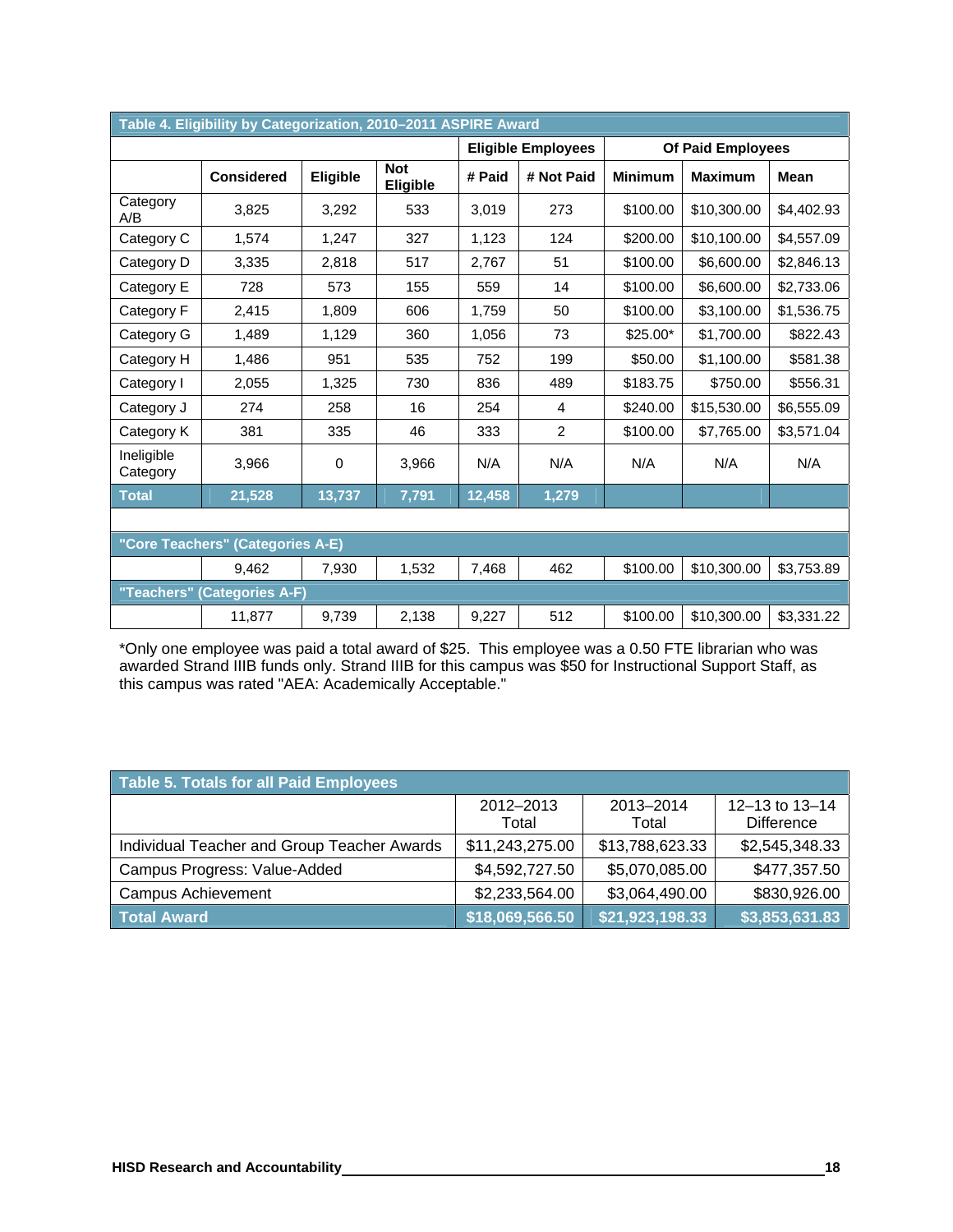| Table 6. Totals for All Paid Employees by Category, 2013-2014 |               |                                                          |                                               |                                                  |                 |  |  |  |
|---------------------------------------------------------------|---------------|----------------------------------------------------------|-----------------------------------------------|--------------------------------------------------|-----------------|--|--|--|
| Paid<br><b>Categories</b>                                     | <b>Number</b> | Core<br><b>Foundation</b><br><b>Teacher</b><br>Component | <b>Campus</b><br><b>Progress</b><br>Component | <b>Campus</b><br><b>Achievement</b><br>Component | <b>Total</b>    |  |  |  |
| Group 1                                                       | 1,870         | \$10,990,000.00                                          | \$1,584,000.00                                | \$717,500.00                                     | \$13,291,500.00 |  |  |  |
| Group 2                                                       | 1,359         | \$2,066,750.00                                           | \$964,000.00                                  | \$677,500.00                                     | \$3,708,250.00  |  |  |  |
| Group 3                                                       | 539           | \$731,873.33                                             | \$449,800.00                                  | \$372,890.00                                     | \$1,554,563.33  |  |  |  |
| Group 4                                                       | 702           | N/A                                                      | \$735,740.00                                  | \$517,285.00                                     | \$1,253,025.00  |  |  |  |
| Group 5                                                       | 413           | N/A                                                      | \$135,045.00                                  | \$169,215.00                                     | \$304,260.00    |  |  |  |
| Group 6                                                       | 386           | N/A                                                      | \$129,000.00                                  | \$101,400.00                                     | \$230,400.00    |  |  |  |
| Group 7                                                       | 266           | N/A                                                      | \$132,500.00                                  | N/A                                              | \$132,500.00    |  |  |  |
| Group 1L                                                      | 100           | N/A                                                      | \$515,000.00                                  | \$310,000.00                                     | \$825,000.00    |  |  |  |
| Group 2L                                                      | 137           | N/A                                                      | \$425,000.00                                  | \$198,700.00                                     | \$623,700.00    |  |  |  |
| <b>Total</b>                                                  | 5,772         | \$13,788,623.33                                          | \$5,070,085.00                                | \$3,064,490.00                                   | \$21,923,198.33 |  |  |  |
|                                                               |               |                                                          |                                               |                                                  |                 |  |  |  |
| "Core Teachers" (Groups 1-3)                                  |               |                                                          |                                               |                                                  |                 |  |  |  |
|                                                               | 3,768         | \$13,788,623.33                                          | \$2,997,800.00                                | \$1,767,890.00                                   | \$18,554,313.33 |  |  |  |
| "Teachers" (Groups 1-4)                                       |               |                                                          |                                               |                                                  |                 |  |  |  |
|                                                               | 4,470         | \$13,788,623.33                                          | \$3,733,540.00                                | \$2,285,175.00                                   | \$19,807,338.33 |  |  |  |

| Table 7. Totals for All Paid Employees by Category, 2012-2013 |               |                                                          |                                               |                                                  |                 |  |  |  |
|---------------------------------------------------------------|---------------|----------------------------------------------------------|-----------------------------------------------|--------------------------------------------------|-----------------|--|--|--|
| Paid<br><b>Categories</b>                                     | <b>Number</b> | Core<br><b>Foundation</b><br><b>Teacher</b><br>Component | <b>Campus</b><br><b>Progress</b><br>Component | <b>Campus</b><br><b>Achievement</b><br>Component | <b>Total</b>    |  |  |  |
| Group 1                                                       | 1,670         | \$8,714,000.00                                           | \$1,511,600.00                                | \$675,500.00                                     | \$10,901,100.00 |  |  |  |
| Group 2                                                       | 1,327         | \$1,842,750.00                                           | \$842,000.00                                  | \$503,000.00                                     | \$3,187,750.00  |  |  |  |
| Group 3                                                       | 452           | \$686,525.00                                             | \$399,200.00                                  | \$202,000.00                                     | \$1,287,725.00  |  |  |  |
| Group 4                                                       | 564           | N/A                                                      | \$633,260.00                                  | \$331,480.00                                     | \$964,740.00    |  |  |  |
| Group 5                                                       | 368           | N/A                                                      | \$147,892.50                                  | \$116,184.00                                     | \$264,076.50    |  |  |  |
| Group 6                                                       | 323           | N/A                                                      | \$121,875.00                                  | \$70,400.00                                      | \$192,275.00    |  |  |  |
| Group 7                                                       | 255           | N/A                                                      | \$126,900.00                                  | N/A                                              | \$126,900.00    |  |  |  |
| Group 1L                                                      | 79            | N/A                                                      | \$480,000.00                                  | \$207,500.00                                     | \$687,500.00    |  |  |  |
| Group 2L                                                      | 94            | N/A                                                      | \$330,000.00                                  | \$127,500.00                                     | \$457,500.00    |  |  |  |
| <b>Total</b>                                                  | 5,132         | $$1\overline{1,243,275.00}$                              | \$4,592,727.50                                | \$2,233,564.00                                   | \$18,069,566.50 |  |  |  |
|                                                               |               |                                                          |                                               |                                                  |                 |  |  |  |
| "Core Teachers" (Groups 1-3)                                  |               |                                                          |                                               |                                                  |                 |  |  |  |
|                                                               | 3,449         | \$11,243,275.00                                          | \$2,752,800.00                                | \$1,380,500.00                                   | \$15,376,575.00 |  |  |  |
| "Teachers" (Groups 1-4)                                       |               |                                                          |                                               |                                                  |                 |  |  |  |
|                                                               | 4,013         | \$11,243,275.00                                          | \$3,386,060.00                                | \$1,711,980.00                                   | \$16,341,315.00 |  |  |  |